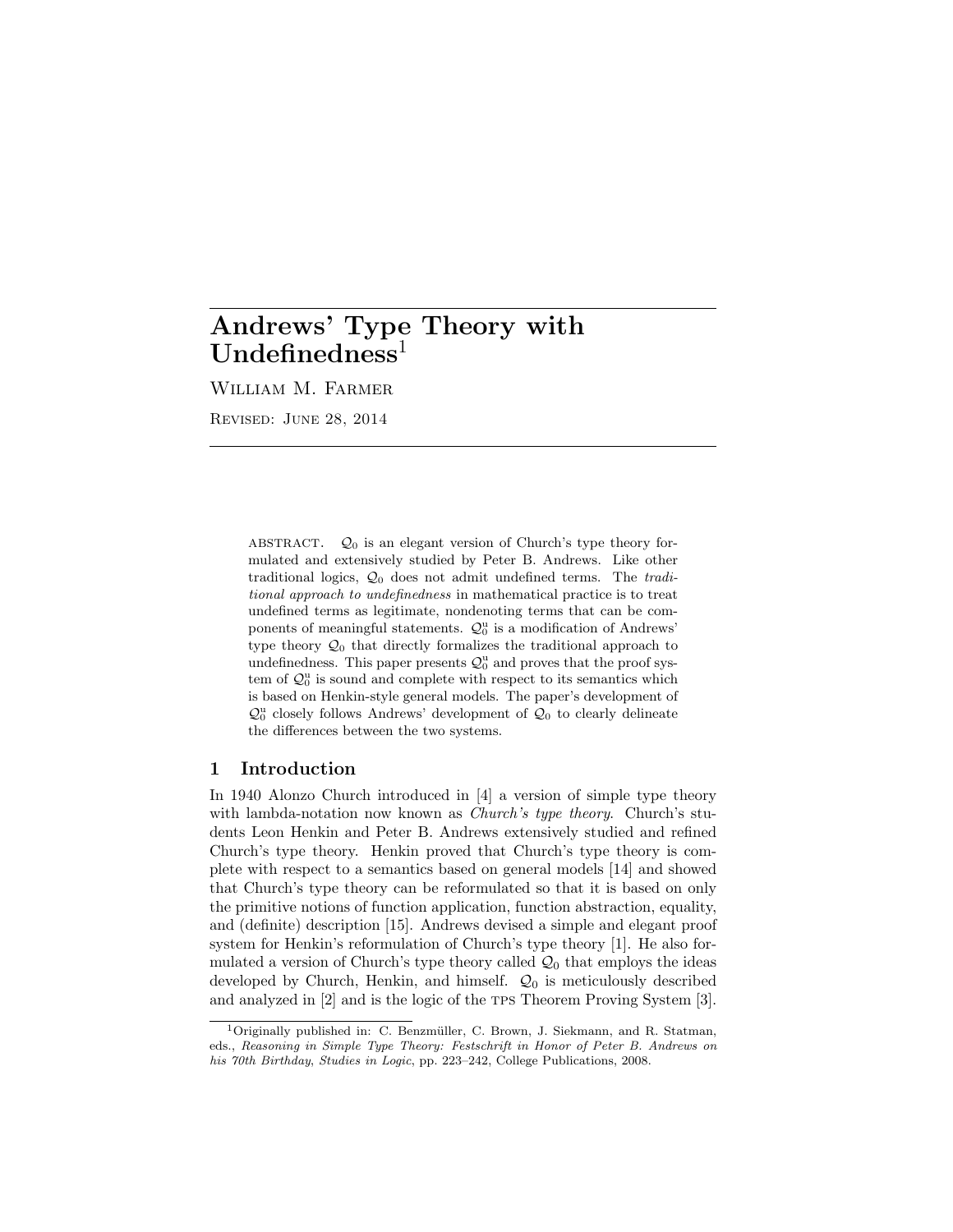Church's type theory has had a profound impact on many areas of computer science, especially programming languages, automated reasoning, formal methods, type theory, and formalized mathematics. It is the fountainhead of a long stream of typed lambda calculi that includes systems such as System F [12], Martin-Löf type theory [17], and the Calculus of Constructions [5]. Several computer theorem proving systems are based on versions of Church's type theory including hol [13], imps [10, 11], Isabelle [19], ProofPower [16], pvs [18], and rps.

One of the principal virtues of Church's type theory is that it has great expressivity, both theoretical and practical. However, like other traditional logics, Church's type theory assumes that terms are always defined. Despite the fact that undefined terms are commonplace in mathematics (and computer science), undefined terms cannot be directly expressed in Church's type theory—as they are in mathematical practice.

A term is undefined if it has no prescribed meaning or if it denotes a value that does not  $exist.^2$  There are two main sources of undefinedness in mathematics. The first source is terms that denote an application of a function. A function f usually has both a *domain of definition*  $D_f$  consisting of the values at which it is defined and a *domain of application*  $D_f^*$  consisting of the values to which it may be applied. (The domain of definition of a function is usually called simply the domain of the function.) These two domains are not always the same, but obviously  $D_f \subseteq D_f^*$ . A function application is a term  $f(a)$  that denotes the application of a function f to an argument  $a \in D_f^*$ .  $f(a)$  is undefined if  $a \notin D_f$ . We will say that a function is partial if  $D_f \neq D_f^*$  and total if  $D_f = D_f^*$ .

The second source of undefinedness is terms that are intended to uniquely describe a value. A *definite description* is a term t of the form "the x that has property  $P^{\prime\prime}$ . t is undefined if there is no unique x (i.e., none or more than one) that has property P. Definite descriptions are quite common in mathematics but often occur in a disguised form. For example, "the limit of  $\sin \frac{1}{x}$  as x approaches 0" is a definite description—which is undefined since the limit does not exist.

There is a traditional approach to undefinedness that is widely practiced in mathematics and even taught to some extent to students in secondary school. This approach treats undefined terms as legitimate, nondenoting terms that can be components of meaningful statements. The traditional approach is based on three principles:

1. Atomic terms (i.e., variables and constants) are always defined—they always denote something.

 $2$ Some of the text in this section concerning undefinedness is taken from [9].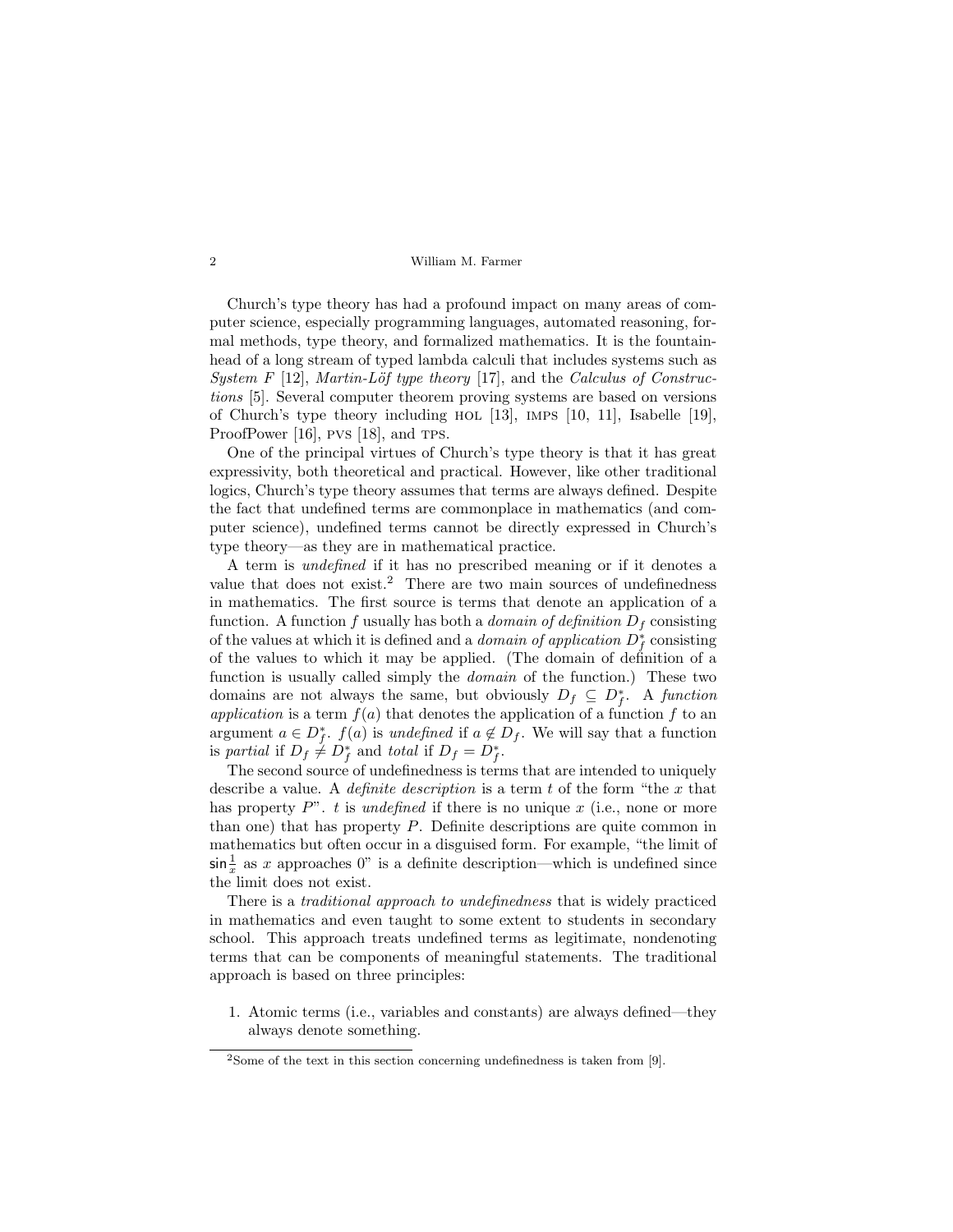- 2. Compound terms may be undefined. A function application  $f(a)$  is undefined if f is undefined, a is undefined, or  $a \notin D_f$ . A definite description "the  $x$  that has property  $P$ " is undefined if there is no  $x$ that has property  $P$  or there is more than one  $x$  that has property  $P$ .
- 3. Formulas are always true or false, and hence, are always defined. To ensure the definedness of formulas, a function application  $p(a)$  formed by applying a predicate  $p$  to an argument  $a$  is false if  $p$  is undefined, a is undefined, or  $a \notin D_p$ .

A logic that formalizes the traditional approach to undefinedness has two advantages over a traditional logic that does not. First, the use of the traditional approach in informal mathematics can be directly formalized, yielding a result that is close to mathematical practice. Second, statements involving partial functions and undefined terms can be expressed very concisely. In particular, assumptions about the definedness of terms and functions often do not have to be made explicit. Concise informal mathematical statements involving partial functions or undefinedness can usually only be expressed in a traditional logic by verbose statements in which definedness assumptions are explicit. For evidence and further discussion of these assertions, see [9].

We presented in  $[6]$  a version of Church's type system named PF that formalizes the traditional approach to undefinedness. pf is the basis for LUTINS  $[7, 8]$ , the logic of the IMPS theorem proving system  $[10, 11]$ . The paper  $[6]$  includes a proof that PF is complete with respect to a Henkinstyle general models semantics. The proof, however, contains a mistake: the tautology theorem does not hold in pf as claimed. This mistake can be corrected by adding modus ponens and a technical axiom schema involving equality to pf's proof system. In [9] we introduced a version of Church's type system with undefinedness called  $STTWU$  which is simpler than PF. The proof system of  $STTWU$  is claimed to be complete, but a proof of completeness is not given in [9].

The purpose of this paper is to carefully show what changes have to be made to Church's type theory in order to formalize the traditional approach to undefinedness. We do this by presenting a modification of Andrews' type theory  $\mathcal{Q}_0$  called  $\mathcal{Q}_0^{\mathrm{u}}$ . Our goal is to keep  $\mathcal{Q}_0^{\mathrm{u}}$  as close to  $\mathcal{Q}_0$  as possible, changing as few of the definitions in [2] concerning  $\mathcal{Q}_0$  as possible. We present the syntax, semantics and proof system of  $\mathcal{Q}_0^{\mathrm{u}}$  and prove that the proof system is sound and complete with respect to its semantics. A series of notes indicates precisely where and how  $\mathcal{Q}_0$  and  $\mathcal{Q}_0^{\mathrm{u}}$  diverge from each other.

Our presentation of  $\mathcal{Q}_0^{\mathrm{u}}$  differs from the presentation of PF in [6] in the following ways: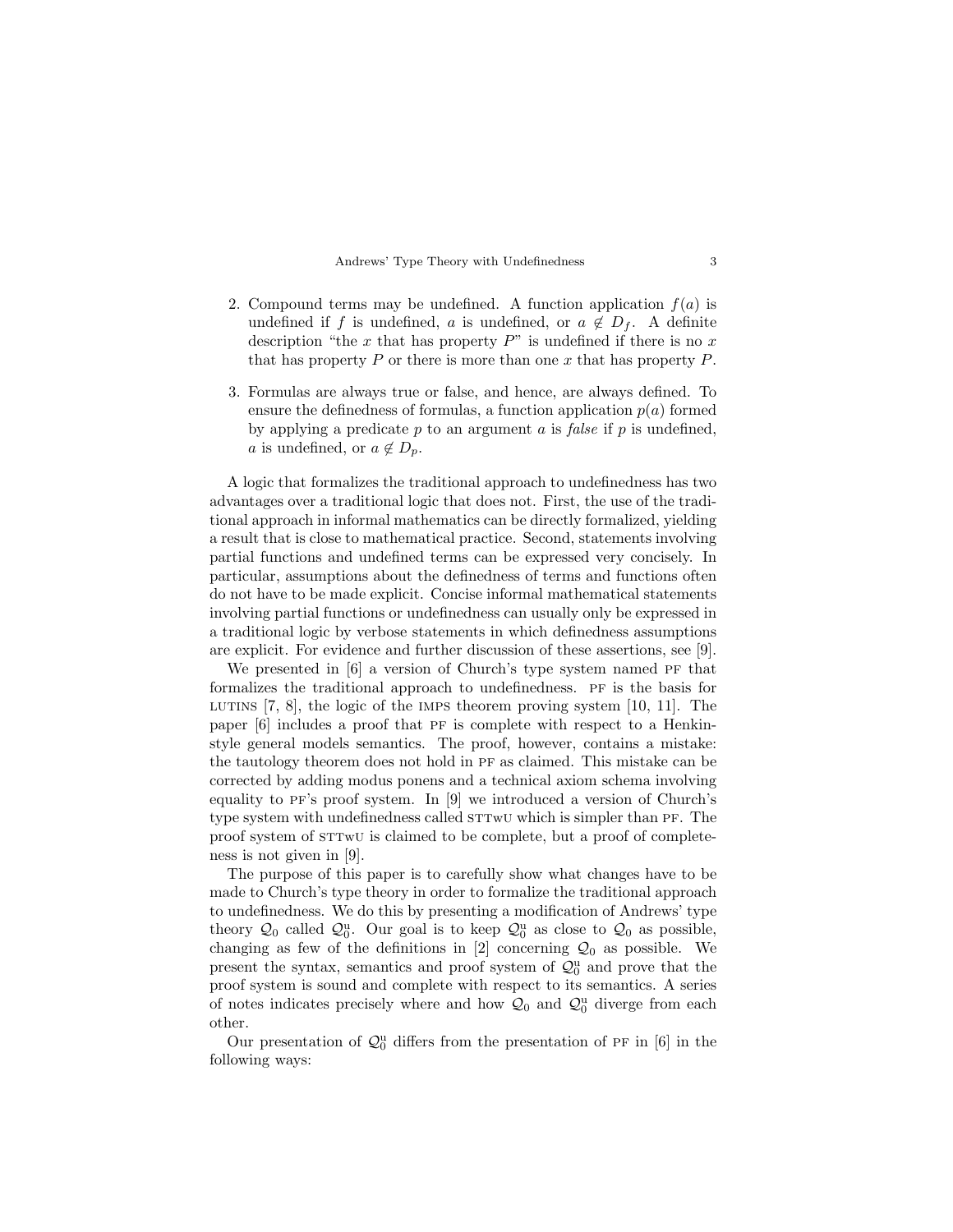- 1. The notation and terminology for  $\mathcal{Q}_0^u$  is almost identical to the notation and terminology for  $\mathcal{Q}_0$  given in [2] unlike the notation and terminology for PF.
- 2. The semantics of  $\mathcal{Q}_0^{\mathrm{u}}$  is simpler than the semantics of PF.
- 3. The proof system of  $\mathcal{Q}_0^{\mathsf{u}}$  is complete unlike the proof system of PF.
- 4. The proof of the completeness theorem for  $\mathcal{Q}_0^{\mathrm{u}}$  is presented in greater detail than the (erroneous) proof of the completeness theorem for pf.

The paper is organized as follows. The syntax of  $\mathcal{Q}_0^{\mathrm{u}}$  is defined in section 2. A Henkin-style general models semantics for  $\mathcal{Q}_0^{\mathrm{u}}$  is presented in section 3. Section 4 introduces several important defined logical constants and notational abbreviations. Section 5 gives the proof system of  $\mathcal{Q}_0^{\mathrm{u}}$ . Some metatheorems of  $\mathcal{Q}_0^{\mathrm{u}}$  and the soundness and completeness theorems for  $\mathcal{Q}_0^{\mathrm{u}}$ are proved in sections 6 and 7, respectively. The paper ends with a conclusion in section 8.

The great majority of the definitions for  $\mathcal{Q}_0^u$  are exactly the same as those for  $\mathcal{Q}_0$  given in [2]. We repeat only the most important and least obvious definitions for  $\mathcal{Q}_0$ ; for the others the reader is referred to [2].

# 2 Syntax of  $\mathcal{Q}_0^{\mathrm{u}}$

The syntax of  $\mathcal{Q}_0^{\mathbf{u}}$  is almost exactly the same as that of  $\mathcal{Q}_0$ . The only difference is that just one iota constant is primitive in  $\mathcal{Q}_0$ , while infinitely many iota constants are primitive in  $\mathcal{Q}_0^{\mathrm{u}}$ .

A type symbol of  $\mathcal{Q}_0^{\mathbf{u}}$  is defined inductively as follows:

- 1.  $\iota$  is a type symbol.
- 2. o is a type symbol.
- 3. If  $\alpha$  and  $\beta$  are type symbols, then  $(\alpha\beta)$  is a type symbol.

Let T denote the set of type symbols.  $\alpha, \beta, \gamma, \dots$  are syntactic variables ranging over type symbols. When there is no loss of meaning, matching pairs of parentheses in type symbols may be omitted. We assume that type combination associates to the left so that a type of the form  $((\alpha\beta)\gamma)$  may be written as  $\alpha\beta\gamma$ .

The *primitive symbols* of  $\mathcal{Q}_0^{\mathsf{u}}$  are the following:

- 1. Improper symbols:  $[ , ], \lambda$ .
- 2. A denumerable set of variables of type  $\alpha$  for each  $\alpha \in \mathcal{T}$ :  $f_{\alpha}, g_{\alpha}, h_{\alpha}$ ,  $x_{\alpha}, y_{\alpha}, z_{\alpha}, f_{\alpha}^1, g_{\alpha}^1, h_{\alpha}^1, x_{\alpha}^1, y_{\alpha}^1, z_{\alpha}^1, \ldots$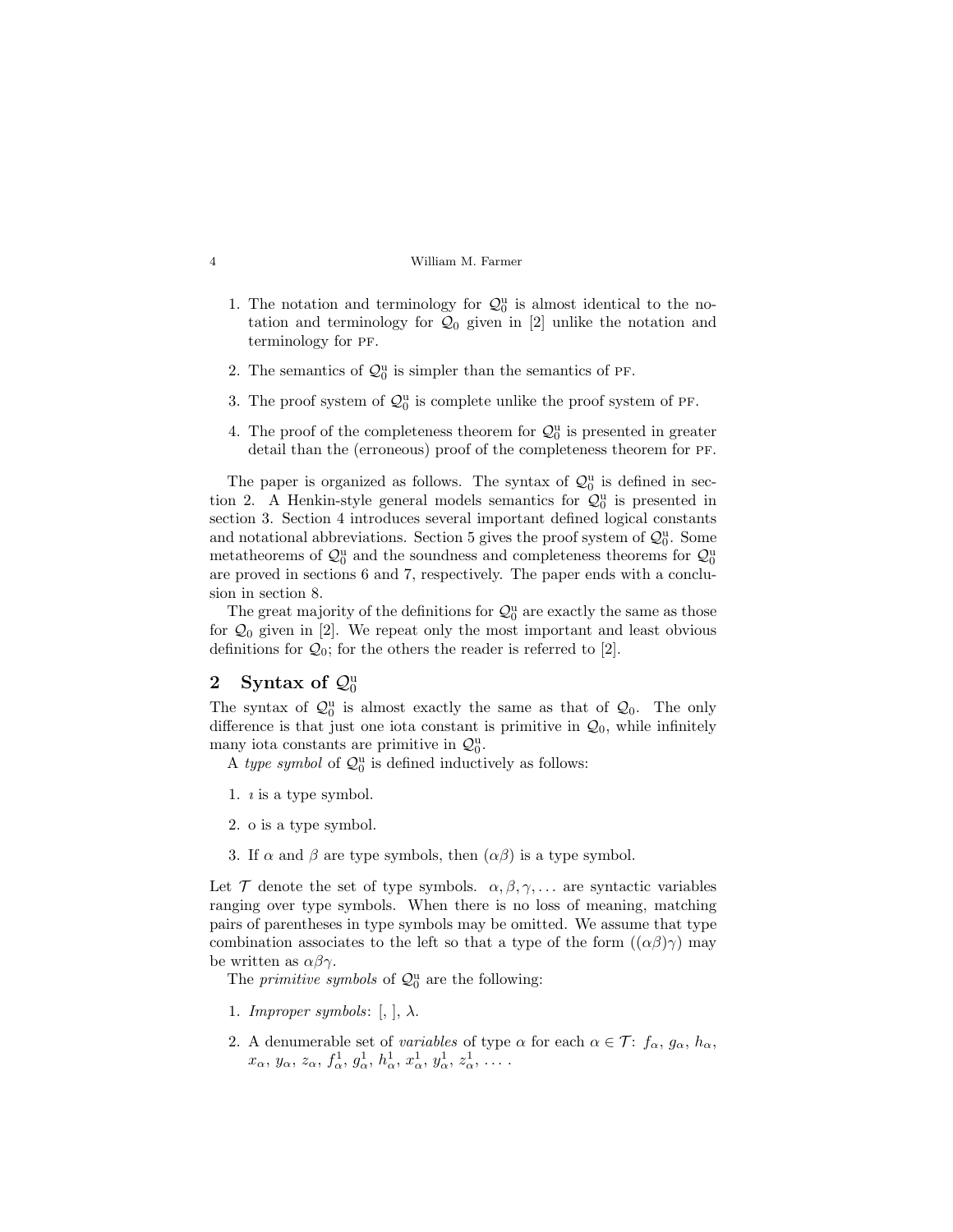- 3. Logical constants:  $Q_{((o\alpha)\alpha)}$  for each  $\alpha \in \mathcal{T}$  and  $\iota_{(\alpha(o\alpha))}$  for each  $\alpha \in \mathcal{T}$ with  $\alpha \neq o$ .
- 4. An unspecified set of nonlogical constants of various types.

 $x_\alpha, y_\alpha, z_\alpha, f_\alpha, g_\alpha, h_\alpha, \ldots$  are syntactic variables ranging over variables of type  $\alpha$ .

**Note 1 (Iota Constants).** Only  $\iota_{\iota(o_i)}$  is a primitive logical constant in  $\mathcal{Q}_0$ ; each other  $\iota_{\alpha(\alpha\alpha)}$  is a nonprimitive logical constant in  $\mathcal{Q}_0$  defined according to an inductive scheme presented by Church in  $[4]$  (see [2, pp. 233–4]). We will see in the next section that the iota constants have a different semantics in  $\mathcal{Q}_0^{\mathrm{u}}$  than in  $\mathcal{Q}_0$ . As a result, it is not possible to define the iota constants in  $\mathcal{Q}_0^{\mathbf{u}}$  as they are defined in  $\mathcal{Q}_0$ , and thus they must be primitive in  $\mathcal{Q}_0^{\mathbf{u}}$ . Notice that  $\iota_{o(oo)}$  is not a primitive logical constant of  $\mathcal{Q}_0^{\mathrm{u}}$ . It has been left out because it serves no useful purpose. It can be defined as a nonprimitive logical constant as in [2, p. 233] if desired.

We are now ready to define a wff of type  $\alpha$  (wff<sub> $\alpha$ </sub>).  $\mathbf{A}_{\alpha}$ ,  $\mathbf{B}_{\alpha}$ ,  $\mathbf{C}_{\alpha}$ ,... are syntactic variables ranging over wffs of type  $\alpha$ . A wff<sub>a</sub> is then defined inductively as follows:

- 1. A variable or primitive constant of type  $\alpha$  is a wff<sub> $\alpha$ </sub>.
- 2.  $[\mathbf{A}_{\alpha\beta} \mathbf{B}_{\beta}]$  is a wff<sub>a</sub>.
- 3.  $[\lambda \mathbf{x}_{\beta} \mathbf{A}_{\alpha}]$  is a wff<sub>αβ</sub>.

A wff of the form  $[A_{\alpha\beta}B_{\beta}]$  is called a *function application* and a wff of the form  $[\lambda \mathbf{x}_{\beta} \mathbf{A}_{\alpha}]$  is called a *function abstraction*. When there is no loss of meaning, matching pairs of square brackets in wffs may be omitted. We assume that wff combination of the form  $[\mathbf{A}_{\alpha\beta} \mathbf{B}_{\beta}]$  associates to the left so that a wff  $\left[\left[\mathbf{C}_{\gamma\beta\alpha}\mathbf{A}_{\alpha}\right]\mathbf{B}_{\beta}\right]$  may be written as  $\mathbf{C}_{\gamma\beta\alpha}\mathbf{A}_{\alpha}\mathbf{B}_{\beta}$ .

# 3 Semantics of  $\mathcal{Q}_0^{\mathrm{u}}$

The traditional approach to definedness is formalized in  $\mathcal{Q}_0^{\mathrm{u}}$  by modifying the semantics of  $\mathcal{Q}_0$ . Two principal changes are made to the  $\mathcal{Q}_0$  semantics: (1) The notion of a general model is redefined to include partial functions as well as total functions. (2) The valuation function for wffs is made into a partial function that assigns a value to a wff iff the wff is defined according to the traditional approach.

A frame is a collection  $\{\mathcal{D}_{\alpha} \mid \alpha \in \mathcal{T}\}\$  of nonempty domains such that:

1. 
$$
\mathcal{D}_o = \{\mathsf{T}, \mathsf{F}\}
$$
.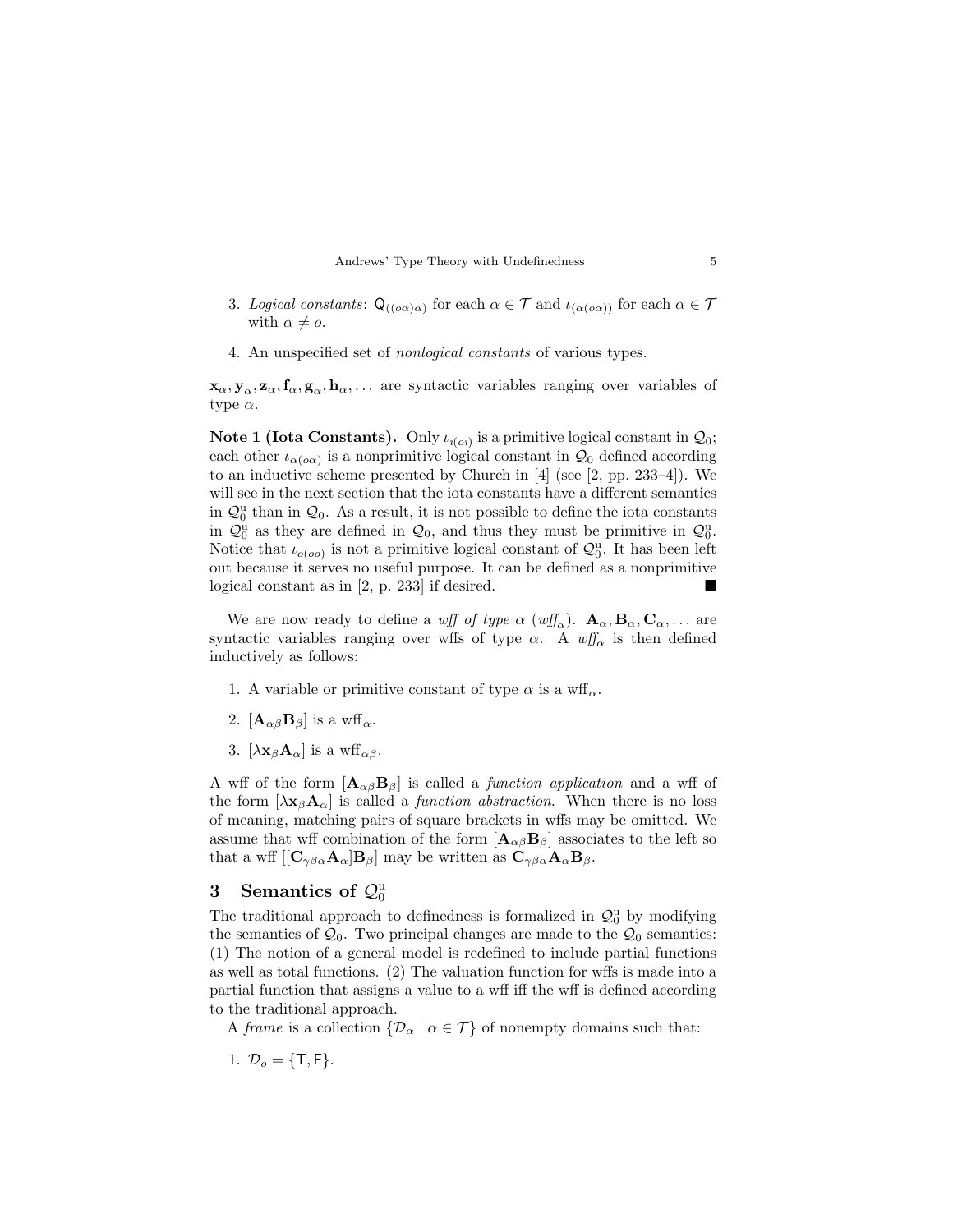2. For  $\alpha, \beta \in \mathcal{T}$ ,  $\mathcal{D}_{\alpha\beta}$  is some set of total functions from  $\mathcal{D}_{\beta}$  to  $\mathcal{D}_{\alpha}$  if  $\alpha = o$  and is some set of *partial and total* functions from  $\mathcal{D}_{\beta}$  to  $\mathcal{D}_{\alpha}$  if  $\alpha \neq o.$ <sup>3</sup>

 $\mathcal{D}_o$  is the *domain of truth values*,  $\mathcal{D}_i$  is the *domain of individuals*, and for  $\alpha, \beta \in \mathcal{T}, \mathcal{D}_{\alpha\beta}$  is a function domain. For all  $\alpha \in \mathcal{T}$ , the *identity relation* on  $\mathcal{D}_{\alpha}$  is the total function  $q \in \mathcal{D}_{\alpha\alpha}$  such that, for all  $x, y \in \mathcal{D}_{\alpha}, q(x)(y) = \mathsf{T}$ iff  $x = y$ . For all  $\alpha \in \mathcal{T}$  with  $\alpha \neq o$ , the unique member selector on  $\mathcal{D}_{\alpha}$  is the partial function  $f \in \mathcal{D}_{\alpha(\infty)}$  such that, for all  $s \in \mathcal{D}_{\alpha}$ , if the predicate s represents a singleton  $\{x\} \subseteq \mathcal{D}_{\alpha}$ , then  $f(s) = x$ , and otherwise  $f(s)$  is undefined.

Note 2 (Function Domains). In a  $\mathcal{Q}_0$  frame a function domain  $\mathcal{D}_{\alpha\beta}$ contains only total functions, while in a  $\mathcal{Q}_0^{\mathrm{u}}$  frame a function domain  $\mathcal{D}_{\mathrm{o}\beta}$ contains only total functions but a function domain  $\mathcal{D}_{\alpha\beta}$  with  $\alpha \neq o$  contains partial functions as well as total functions.

An *interpretation*  $\langle \{D_\alpha \mid \alpha \in \mathcal{T}\}, \mathcal{J} \rangle$  of  $\mathcal{Q}_0^{\mathrm{u}}$  consists of a frame and a function  $\mathcal J$  that maps each primitive constant of  $\mathcal Q^u_0$  of type  $\alpha$  to an element of  $\mathcal{D}_{\alpha}$  such that  $\mathcal{J}(\mathsf{Q}_{\alpha\alpha})$  is the identity relation on  $\mathcal{D}_{\alpha}$  for each  $\alpha \in \mathcal{T}$  and  $\mathcal{J}(\iota_{\alpha(\rho\alpha)})$  is the unique member selector on  $\mathcal{D}_{\alpha}$  for each  $\alpha \in \mathcal{T}$  with  $\alpha \neq o$ .

Note 3 (Definite Description Operators). The  $\iota_{\alpha(\alpha\alpha)}$  in  $\mathcal{Q}_0$  are description operators: if  $\mathbf{A}_{\alpha\alpha}$  denotes a singleton, then the value of  $\iota_{\alpha(\alpha\alpha)}\mathbf{A}_{\alpha\alpha}$ is the unique member of the singleton, and otherwise the value of  $\iota_{\alpha(\alpha\alpha)}\mathbf{A}_{o\alpha}$ is unspecified. In contrast, the  $\iota_{\alpha(\alpha\alpha)}$  in  $\mathcal{Q}_0^{\mathbf{u}}$  are definite description operators: if  $\mathbf{A}_{o\alpha}$  denotes a singleton, then the value of  $\iota_{\alpha(o\alpha)}\mathbf{A}_{o\alpha}$  is the unique member of the singleton, and otherwise the value of  $\iota_{\alpha(\rho\alpha)}\mathbf{A}_{\rho\alpha}$  is undefined.

An assignment into a frame  $\{\mathcal{D}_{\alpha} \mid \alpha \in \mathcal{T}\}\$ is a function  $\varphi$  whose domain is the set of variables of  $\mathcal{Q}_0^u$  such that, for each variable  $\mathbf{x}_{\alpha}, \varphi(\mathbf{x}_{\alpha}) \in \mathcal{D}_{\alpha}$ . Given an assignment  $\varphi$ , a variable  $\mathbf{x}_{\alpha}$ , and  $d \in \mathcal{D}_{\alpha}$ , let  $(\varphi : \mathbf{x}_{\alpha}/d)$  be the assignment  $\psi$  such that  $\psi(\mathbf{x}_{\alpha}) = d$  and  $\psi(\mathbf{y}_{\beta}) = \varphi(\mathbf{y}_{\beta})$  for all variables  $\mathbf{y}_{\beta}\neq \mathbf{x}_{\alpha}.$ 

An interpretation  $\mathcal{M} = \langle \{ \mathcal{D}_{\alpha} \mid \alpha \in \mathcal{T} \}, \mathcal{J} \rangle$  is a general model for  $\mathcal{Q}_0^{\alpha}$  if there is a binary function  $\mathcal{V}^{\mathcal{M}}$  such that, for each assignment  $\varphi$  and wff  $\mathbf{C}_{\gamma}$ , either  $\mathcal{V}_{\varphi}^{\mathcal{M}}(\mathbf{C}_{\gamma}) \in \mathcal{D}_{\gamma}$  or  $\mathcal{V}_{\varphi}^{\mathcal{M}}(\mathbf{C}_{\gamma})$  is undefined and the following conditions are satisfied for all assignments  $\varphi$  and all wffs  $\mathbf{C}_{\gamma}$ :

<sup>&</sup>lt;sup>3</sup>The condition that a domain  $D_{\sigma\beta}$  contains only total functions is needed to ensure that the law of extensionality holds for predicates. This condition is weaker than the condition used in the semantics for PF  $[6]$  and its extended versions PF<sup>\*</sup>  $[7]$  and LUTINS $[7]$ , 8]. In these logics, a domain  $D_{\gamma}$  contains only total functions iff  $\gamma$  has the form  $\phi \beta_1 \cdots \beta_n$ where  $n \geq 1$ . The weaker condition, which is due to Aaron Stump [20], yields a semantics that is simpler.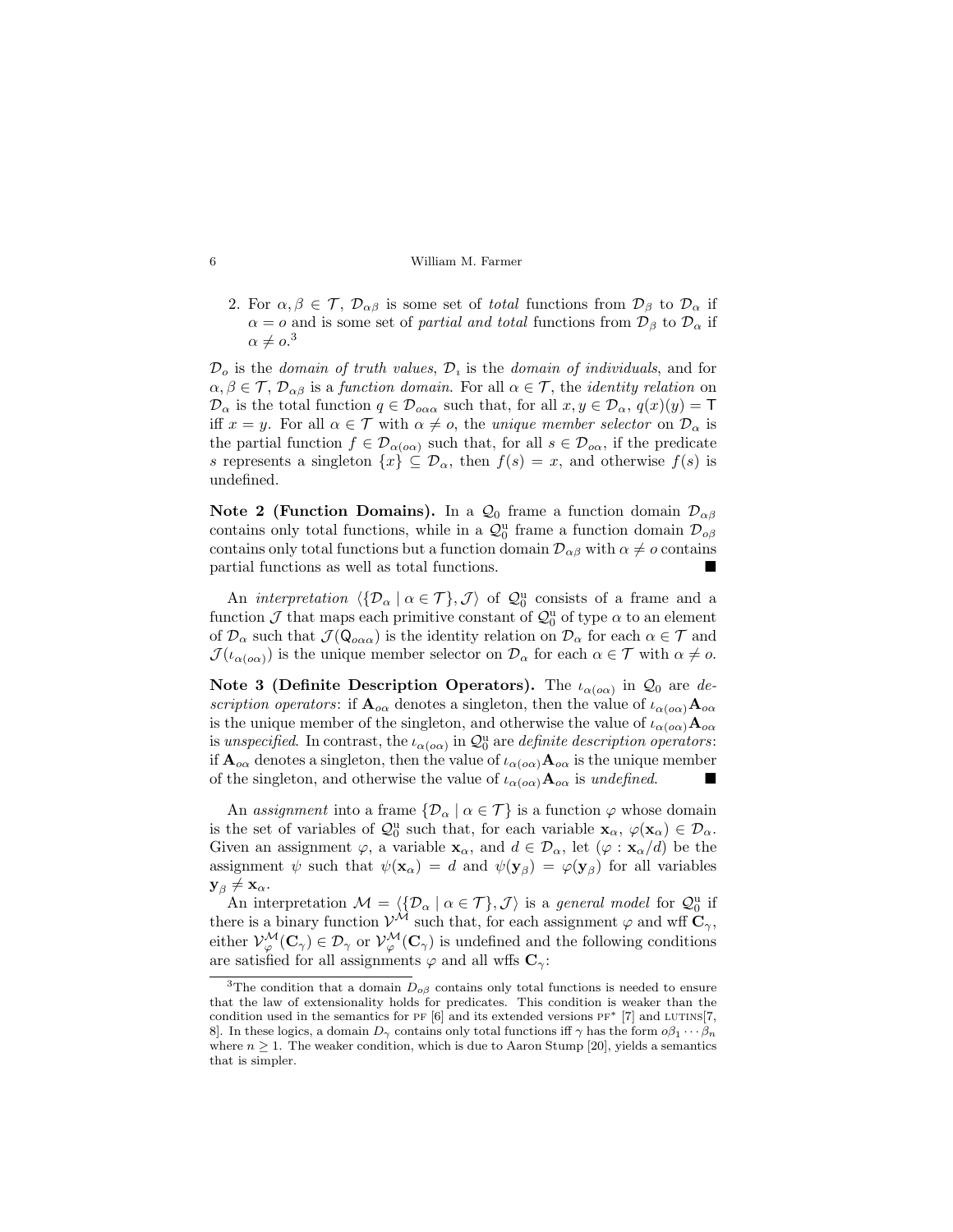- (a) Let  $\mathbf{C}_{\gamma}$  be a variable of  $\mathcal{Q}_0^{\mathrm{u}}$ . Then  $\mathcal{V}_{\varphi}^{\mathcal{M}}(\mathbf{C}_{\gamma}) = \varphi(\mathbf{C}_{\gamma})$ .
- (b) Let  $\mathbf{C}_{\gamma}$  be a primitive constant of  $\mathcal{Q}_0^{\mathrm{u}}$ . Then  $\mathcal{V}_{\varphi}^{\mathcal{M}}(\mathbf{C}_{\gamma}) = \mathcal{J}(\mathbf{C}_{\gamma})$ .
- (c) Let  $\mathbf{C}_{\gamma}$  be  $[\mathbf{A}_{\alpha\beta}\mathbf{B}_{\beta}]$ . If  $\mathcal{V}_{\varphi}^{\mathcal{M}}(\mathbf{A}_{\alpha\beta})$  is defined,  $\mathcal{V}_{\varphi}^{\mathcal{M}}(\mathbf{B}_{\beta})$  is defined, and the function  $\mathcal{V}_{\varphi}^{\mathcal{M}}(\mathbf{A}_{\alpha\beta})$  is defined at the argument  $\mathcal{V}_{\varphi}^{\mathcal{M}}(\mathbf{B}_{\beta})$ , then

$$
\mathcal{V}_{\varphi}^{\mathcal{M}}(\mathbf{C}_{\gamma}) = \mathcal{V}_{\varphi}^{\mathcal{M}}(\mathbf{A}_{\alpha\beta})(\mathcal{V}_{\varphi}^{\mathcal{M}}(\mathbf{B}_{\beta})),
$$

the value of the function  $\mathcal{V}_{\varphi}^{\mathcal{M}}(\mathbf{A}_{\alpha\beta})$  at the argument  $\mathcal{V}_{\varphi}^{\mathcal{M}}(\mathbf{B}_{\beta})$ . Otherwise,  $\mathcal{V}_{\varphi}^{\mathcal{M}}(\mathbf{C}_{\gamma}) = \mathsf{F}$  if  $\alpha = o$  and  $\mathcal{V}_{\varphi}^{\mathcal{M}}(\mathbf{C}_{\gamma})$  is undefined if  $\alpha \neq o$ .

(d) Let  $\mathbf{C}_{\gamma}$  be  $[\lambda \mathbf{x}_{\beta} \mathbf{B}_{\alpha}]$ . Then  $\mathcal{V}_{\varphi}^{\mathcal{M}}(\mathbf{C}_{\gamma})$  is the (partial or total) function  $f \in \mathcal{D}_{\alpha\beta}$  such that, for each  $d \in \mathcal{D}_{\beta}$ ,  $f(d) = \mathcal{V}_{(\varphi:\mathbf{x}_{\beta}/d)}^{\mathcal{M}}(\mathbf{B}_{\alpha})$ if  $\mathcal{V}_{(\varphi;\mathbf{x}_{\alpha}/d)}^{\mathcal{M}}(\mathbf{B}_{\alpha})$  is defined and  $f(d)$  is undefined if  $\mathcal{V}_{(\varphi;\mathbf{x}_{\beta}/d)}^{\mathcal{M}}(\mathbf{B}_{\alpha})$  is undefined.

Note 4 (Valuation Function). In  $\mathcal{Q}_0$ , if M is a general model, then  $\mathcal{V}^{\mathcal{M}}$  is total and the value of  $\mathcal{V}^{\mathcal{M}}$  on a function abstraction is always a total function. In  $\mathcal{Q}_0^u$ , if M is a general model, then  $\mathcal{V}^{\mathcal{M}}$  is partial and the value of  $V^{\mathcal{M}}$  on a function abstraction can be either a partial or a total function.

PROPOSITION 1. Let M be a general model for  $\mathcal{Q}_0^{\mathrm{u}}$ . Then  $\mathcal{V}^\mathcal{M}$  is defined on all variables, primitive constants, function abstractions, and function applications of type o and is defined on only a proper subset of function applications of type  $\alpha \neq o$ .

Note 5 (Traditional Approach).  $\mathcal{Q}_0^{\mathrm{u}}$  clearly satisfies the three principles of the traditional approach to undefinedness. Like other traditional logics,  $\mathcal{Q}_0$  only satisfies the first principle.

Let H be a set of wffs<sub>o</sub> and M be a general model for  $\mathcal{Q}_0^{\mathrm{u}}$ .  $\mathbf{A}_o$  is *valid* in M, written  $\mathcal{M} \models A_o$ , if  $\mathcal{V}_{\varphi}^{\mathcal{M}}(A_o) = T$  for all assignments  $\varphi$ . M is a general model for H if  $\mathcal{M} \models \mathbf{B}_o$  for all  $\mathbf{B}_o \in \mathcal{H}$ .  $\mathbf{A}_o$  is valid (in the general sense) in H, written  $\mathcal{H} \models A_o$ , if  $\mathcal{M} \models A_o$  for every general model M for H.  $A_o$ is valid (in the general sense) in  $\mathcal{Q}_0^{\mathrm{u}}$ , written  $| = \mathbf{A}_o$ , if  $\emptyset | = \mathbf{A}_o$ .

Note 6 (Mutual Interpretability).  $\mathcal{Q}_0^{\mathrm{u}}$  can be interpreted in  $\mathcal{Q}_0$  by viewing a function of type  $\alpha\beta$  in  $\mathcal{Q}_0^u$  as a function (predicate) of type  $o\alpha\beta$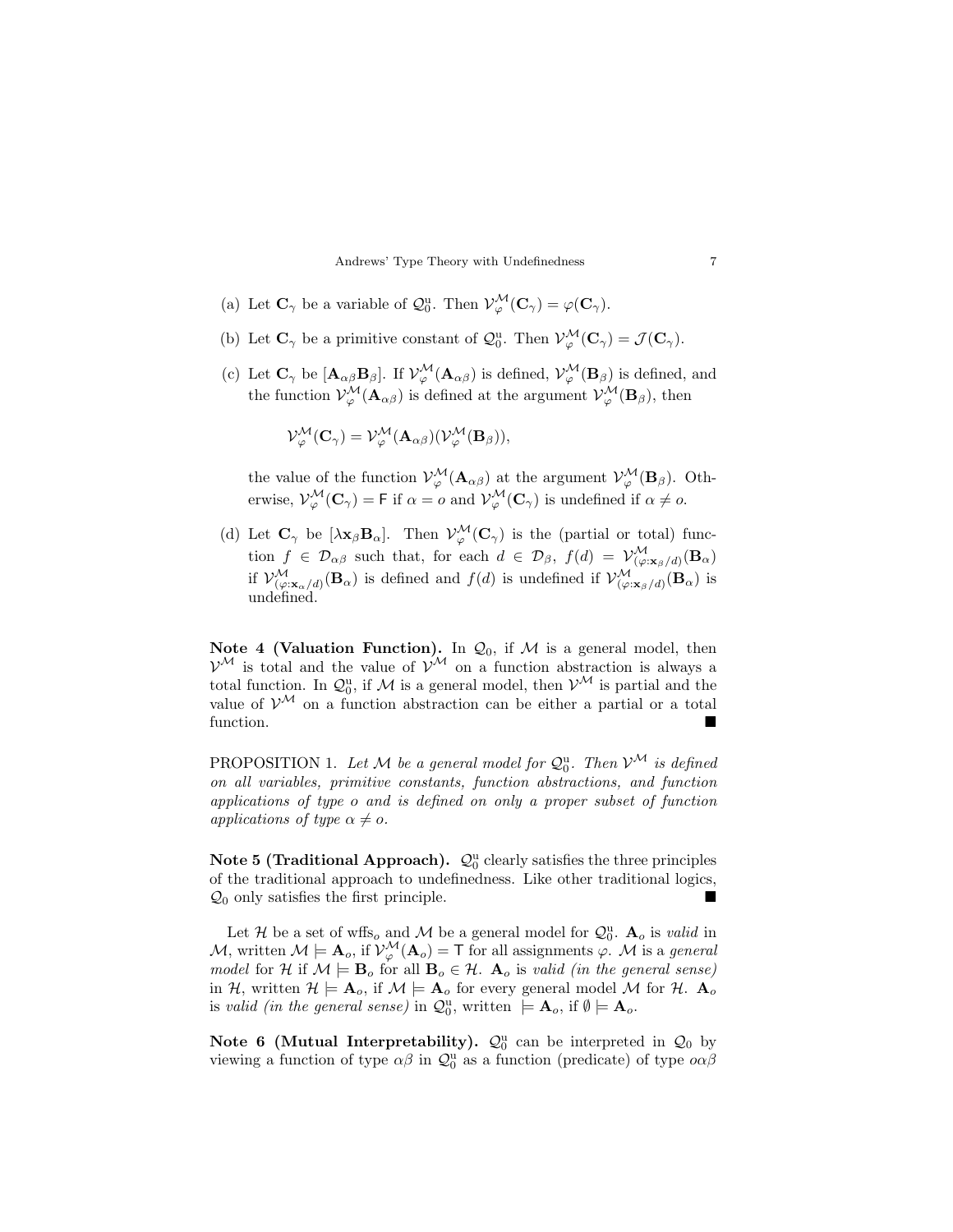in  $\mathcal{Q}_0$ .  $\mathcal{Q}_0$  can be interpreted in  $\mathcal{Q}_0^{\text{u}}$  by viewing a function of type  $\alpha\beta$  in  $\mathcal{Q}_0$ as a total function of type  $\alpha\beta$  in  $\mathcal{Q}_0^u$ . Thus  $\mathcal{Q}_0$  and  $\mathcal{Q}_0^u$  are equivalent in the sense of being mutually interpretable.

# 4 Definitions and Abbreviations

As Andrews does in [2, p. 212], we will introduce several defined logical constants and notational abbreviations. The former includes constants for true and false, the propositional connectives, and a canonical undefined wff. The latter includes notation for equality, the propositional connectives, universal and existential quantification, defined and undefined wffs, quasiequality, and definite description.

| $[\mathbf{A}_\alpha=\mathbf{B}_\alpha]$             | stands for | $[Q_{o\alpha\alpha}A_{\alpha}B_{\alpha}].$                                                                                  |
|-----------------------------------------------------|------------|-----------------------------------------------------------------------------------------------------------------------------|
| $T_{\alpha}$                                        | stands for | $[Q_{oo} = Q_{oo}].$                                                                                                        |
| $F_{\alpha}$                                        | stands for | $[\lambda x_o T_o] = [\lambda x_o x_o].$                                                                                    |
| $[\forall \mathbf{x}_{\alpha} \mathbf{A}_{o}]$      | stands for | $[\lambda y_{\alpha}T_{\alpha}] = [\lambda \mathbf{x}_{\alpha} \mathbf{A}_{\alpha}].$                                       |
| $\wedge_{ooo}$                                      | stands for | $[\lambda x_o \lambda y_o[[\lambda g_{ooo} [g_{ooo} T_o T_o]] = [\lambda g_{ooo} [g_{ooo} x_o y_o]]]].$                     |
| $[\mathbf{A}_o \wedge \mathbf{B}_o]$                | stands for | $ \wedge_{ooo}A_oB_o .$                                                                                                     |
| $\supset$ <sub>000</sub>                            | stands for | $[\lambda x_o \lambda y_o   x_o = [x_o \wedge y_o]]].$                                                                      |
| $[\mathbf{A}_o \supset \mathbf{B}_o]$               | stands for | $\left[\supset_{ooo} A_o B_o\right]$ .                                                                                      |
| $\sim_{oo}$                                         | stands for | $[Q_{ooo}F_o].$                                                                                                             |
| $\left[\sim\!{\bf A}_o\right]$                      | stands for | $[\sim_{oo}A_o].$                                                                                                           |
| $\vee_{ooo}$                                        | stands for | $[\lambda x_o \lambda y_o \sim   \sim x_o] \wedge  \sim y_o     .$                                                          |
| $[\mathbf{A}_o \vee \mathbf{B}_o]$                  | stands for | $[\vee_{ooo}A_0B_0].$                                                                                                       |
| $[\exists \mathbf{x}_{\alpha} \mathbf{A}_{o}]$      | stands for | $\left[\sim\!\left[\forall \mathbf{x}_{\alpha} \!\sim\! \mathbf{A}_{o} \right]\right]$ .                                    |
| $[\exists_1\mathbf{x}_{\alpha}\mathbf{A}_o]$        | stands for | $[\exists y_\alpha[[\lambda{\mathbf x}_\alpha{\mathbf A}_o]={\mathsf Q}_{o\alpha\alpha}y_\alpha]]$                          |
|                                                     |            | where $y_{\alpha}$ does not occur in $\mathbf{A}_{o}$ .                                                                     |
| $[\mathbf{A}_{\alpha} \neq \mathbf{B}_{\alpha}]$    | stands for | $[\sim]$ <b>A</b> <sub><math>\alpha</math></sub> = <b>B</b> <sub><math>\alpha</math></sub> ].                               |
| $[\mathbf{A}_{\alpha} \downarrow]$                  | stands for | $[\exists x_{\alpha}[x_{\alpha}=\mathbf{A}_{\alpha}]]$                                                                      |
|                                                     |            | where $x_{\alpha}$ does not occur in $\mathbf{A}_{\alpha}$ .                                                                |
| $ {\bf A}_\alpha \!\uparrow  $                      | stands for | $ \sim {\bf A}_\alpha\downarrow  $                                                                                          |
| $[\mathbf{A}_\alpha \simeq \mathbf{B}_\alpha]^\top$ | stands for | $[\mathbf{A}_{\alpha} \downarrow \vee \mathbf{B}_{\alpha} \downarrow] \supset [\mathbf{A}_{\alpha} = \mathbf{B}_{\alpha}].$ |
| $\left[{\rm Ix}_{\alpha}{\rm A}_{o}\right]$         | stands for | $[\iota_{\alpha(\mathfrak{o}\alpha)}[\lambda \mathbf{x}_{\alpha}\mathbf{A}_{o}]].$                                          |
| $\perp_{\alpha}$                                    | stands for | $\left[ \mathrm{I}x_{\alpha} \left[ x_{\alpha} \neq x_{\alpha} \right] \right]$ where $\alpha \neq o$ .                     |
|                                                     |            |                                                                                                                             |

 $[\exists_1 \mathbf{x}_{\alpha} \mathbf{A}_{o}]$  asserts that there is a unique  $\mathbf{x}_{\alpha}$  that satisfies  $\mathbf{A}_{o}$ .

 $[\mathbf{I} \mathbf{x}_{\alpha} \mathbf{A}_{o}]$  is called a *definite description*. It denotes the unique  $\mathbf{x}_{\alpha}$  that satisfies  $A_o$ . If there is no or more than one such  $x_\alpha$ , it is undefined. Following Bertrand Russell and Church, Andrews denotes this definite description operator as an inverted lower case iota  $(i)$ . We represent this operator by an (inverted) capital iota (I).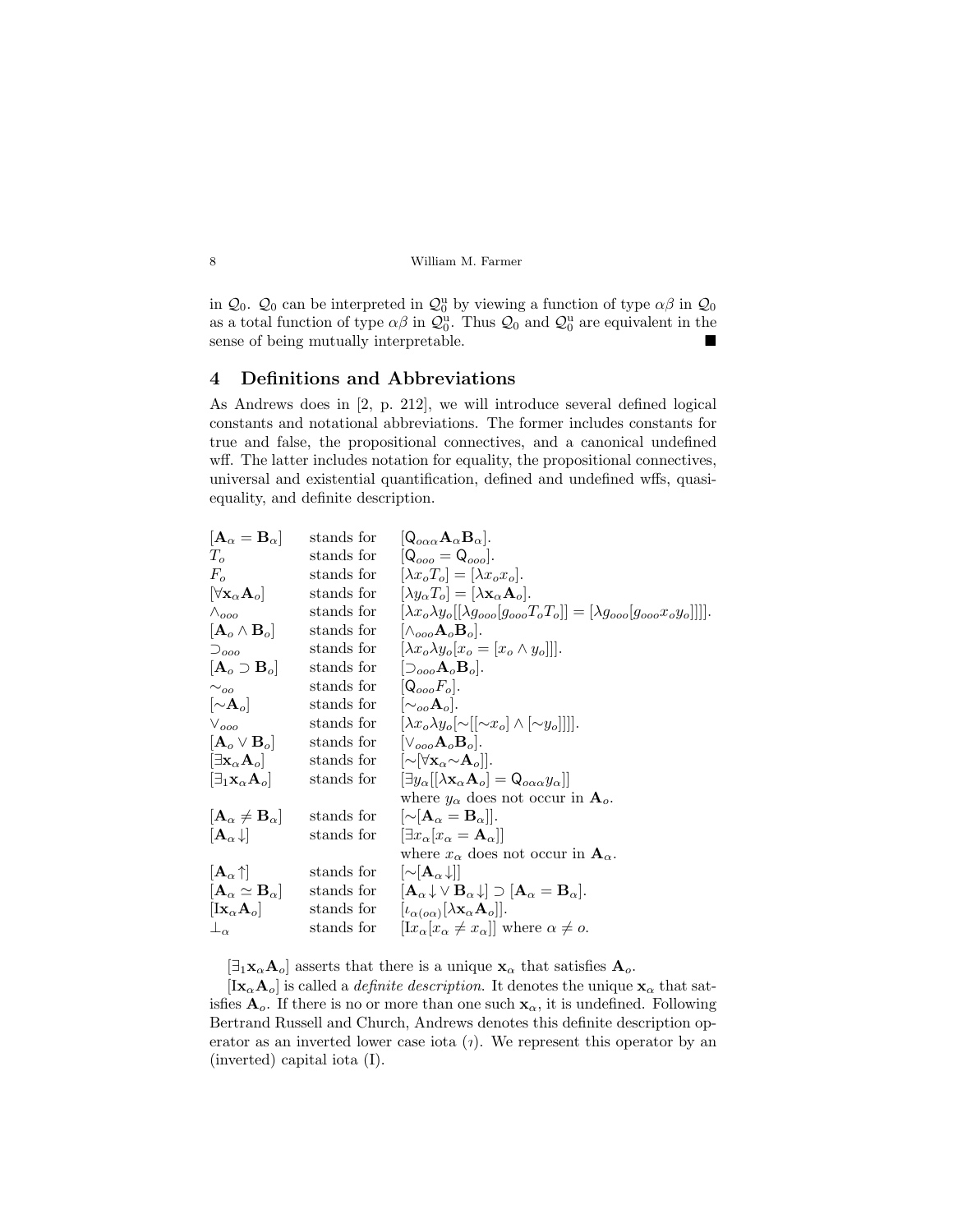

 $[\mathbf{A}_{\alpha} \downarrow]$  says that  $\mathbf{A}_{\alpha}$  is defined, and similarly,  $[\mathbf{A}_{\alpha} \uparrow]$  says that  $\mathbf{A}_{\alpha}$  is undefined.  $[\mathbf{A}_{\alpha} \simeq \mathbf{B}_{\alpha}]$  says that  $\mathbf{A}_{\alpha}$  and  $\mathbf{B}_{\alpha}$  are quasi-equal, i.e., that  $\mathbf{A}_{\alpha}$  and  $\mathbf{B}_{\alpha}$  are either both defined and equal or both undefined.  $\perp_{\alpha}$  is a canonical undefined wff of type  $\alpha$ .

Note 7 (Definedness Notation). In  $\mathcal{Q}_0$ ,  $[\mathbf{A}_{\alpha} \downarrow]$  is always true,  $[\mathbf{A}_{\alpha} \uparrow]$  is always false,  $[\mathbf{A}_{\alpha} \simeq \mathbf{B}_{\alpha}]$  is always equal to  $[\mathbf{A}_{\alpha} = \mathbf{B}_{\alpha}]$ , and  $\perp_{\alpha}$  denotes an unspecified value.

# 5 Proof System of  $\mathcal{Q}_0^{\mathrm{u}}$

In this section we present the proof system of  $\mathcal{Q}_0^{\mathrm{u}}$  which is derived from the proof system of  $\mathcal{Q}_0$ . The issue of definedness makes the proof system of  $\mathcal{Q}_0^{\mathrm{u}}$  moderately more complicated than the proof system for  $\mathcal{Q}_0$ . While  $\mathcal{Q}_0$ has only five axiom schemas and one rule of inference,  $\mathcal{Q}_0^{\mathrm{u}}$  has the following thirteen axiom schemas and two rules of inference:

#### A1 (Truth Values)

 $[g_{oo}T_o \wedge g_{oo}F_o] = \forall x_o[g_{oo}x_o].$ 

# A2 (Leibniz' Law)

 $[x_{\alpha} = y_{\alpha}] \supset [h_{o\alpha} x_{\alpha} = h_{o\alpha} y_{\alpha}].$ 

#### A3 (Extensionality)

 $[f_{\alpha\beta} = g_{\alpha\beta}] = \forall x_{\beta} [f_{\alpha\beta} x_{\beta} \simeq g_{\alpha\beta} x_{\beta}].$ 

### A4 (Beta-Reduction)

 $\mathbf{A}_{\alpha} \downarrow \supset [[\lambda \mathbf{x}_{\alpha} \mathbf{B}_{\beta}] \mathbf{A}_{\alpha} \simeq \mathsf{S}_{\mathbf{A}_{\alpha}}^{\mathbf{x}_{\alpha}} \mathbf{B}_{\beta}]$ 

provided  $\mathbf{A}_{\alpha}$  is free for  $\mathbf{x}_{\alpha}$  in  $\mathbf{B}_{\beta}$ .<sup>4</sup>

#### A5 (Variables are Defined)

 $\mathbf{x}_{\alpha} \downarrow$ .

 ${}^4S^{\mathbf{x}_\alpha}_{\mathbf{A}_\alpha} \mathbf{B}_\beta$  is the result of substituting  $\mathbf{A}_\alpha$  for each free occurrence of  $\mathbf{x}_\alpha$  in  $\mathbf{B}_\beta$ .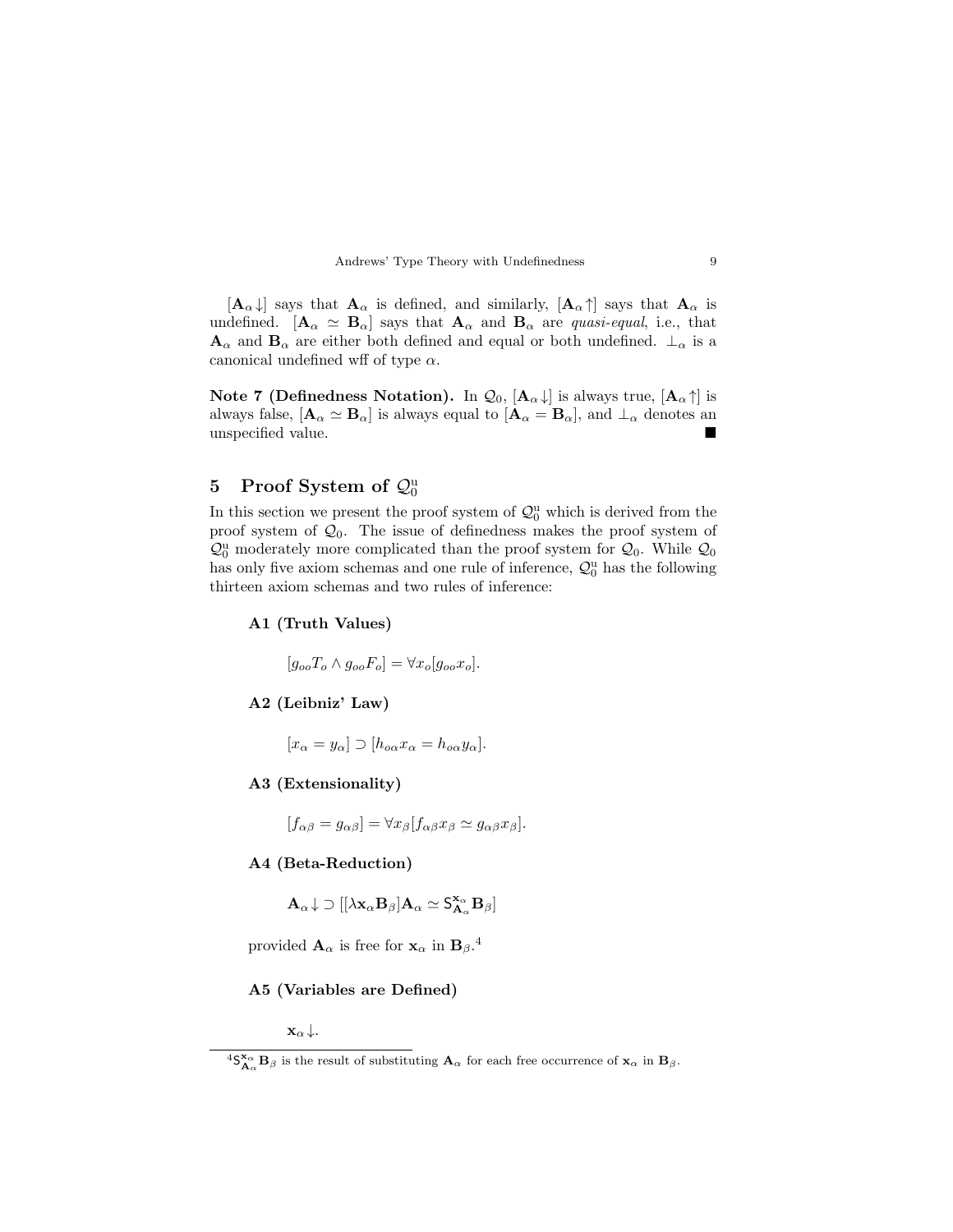| 10 | William M. Farmer |  |
|----|-------------------|--|
|    |                   |  |

#### A6 (Primitive Constants are Defined)

 $c_{\alpha}$   $\downarrow$  where  $c_{\alpha}$  is a primitive constant.<sup>5</sup>

A7 (Function Abstractions are Defined)

 $[\lambda \mathbf{x}_{\alpha} \mathbf{B}_{\beta}]\downarrow.$ 

A8 (Function Applications of Type  $o$  are Defined)

 $\mathbf{A}_{o\beta} \mathbf{B}_{\beta} \downarrow.$ 

A9 (Improper Function Application of Type o)

 $[\mathbf{A}_{o\beta} \uparrow \vee \mathbf{B}_{\beta} \uparrow] \supset \sim [\mathbf{A}_{o\beta} \mathbf{B}_{\beta}].$ 

A10 (Improper Function Application of Type  $\alpha \neq 0$ )

 $[\mathbf{A}_{\alpha\beta} \uparrow \vee \mathbf{B}_{\beta} \uparrow] \supset \mathbf{A}_{\alpha\beta} \mathbf{B}_{\beta} \uparrow \text{ where } \alpha \neq o.$ 

A11 (Equality and Quasi-Quality)

 $A_{\alpha} \downarrow \supset [B_{\alpha} \downarrow \supset [[A_{\alpha} \simeq B_{\alpha}] \simeq [A_{\alpha} = B_{\alpha}]]].$ 

A12 (Proper Definite Description)

 $\exists_1 \mathbf{x}_{\alpha} \mathbf{A}_{o} \supset [[\mathbf{I}\mathbf{x}_{\alpha} \mathbf{A}_{o}] \downarrow \wedge \mathsf{S}_{[\mathbf{I}\mathbf{x}_{\alpha} \mathbf{A}_{o}]}^{\mathbf{x}_{\alpha}} \mathbf{A}_{o}]$  where  $\alpha \neq o$ 

and provided  $\text{Ix}_{\alpha}$ **A**<sub>o</sub> is free for **x**<sub> $\alpha$ </sub> in **A**<sub>o</sub>.

## A13 (Improper Definite Description)

 $\sim \left[\exists_1 \mathbf{x}_{\alpha} \mathbf{A}_{o}\right] \supset \left[\mathbf{I} \mathbf{x}_{\alpha} \mathbf{A}_{o}\right] \uparrow$  where  $\alpha \neq o$ .

R1 (Quasi-Equality Substitution) From  $A_{\alpha} \simeq B_{\alpha}$  and  $C_{\alpha}$  infer the result of replacing one occurrence of  $\mathbf{A}_{\alpha}$  in  $\mathbf{C}_{o}$  by an occurrence of  $\mathbf{B}_{\alpha}$ , provided that the occurrence of  $\mathbf{A}_{\alpha}$  in  $\mathbf{C}_{o}$  is not (an occurrence of a variable) immediately preceded by  $\lambda$ .

R2 (Modus Ponens) From  $A_o$  and  $A_o \supset B_o$  infer  $B_o$ .

<sup>&</sup>lt;sup>5</sup>Notice that  $\mathbf{c}_{\alpha} \downarrow$  is false if  $\mathbf{c}_{\alpha}$  is a defined constant  $\perp_{\alpha}$  where  $\alpha \neq o$ .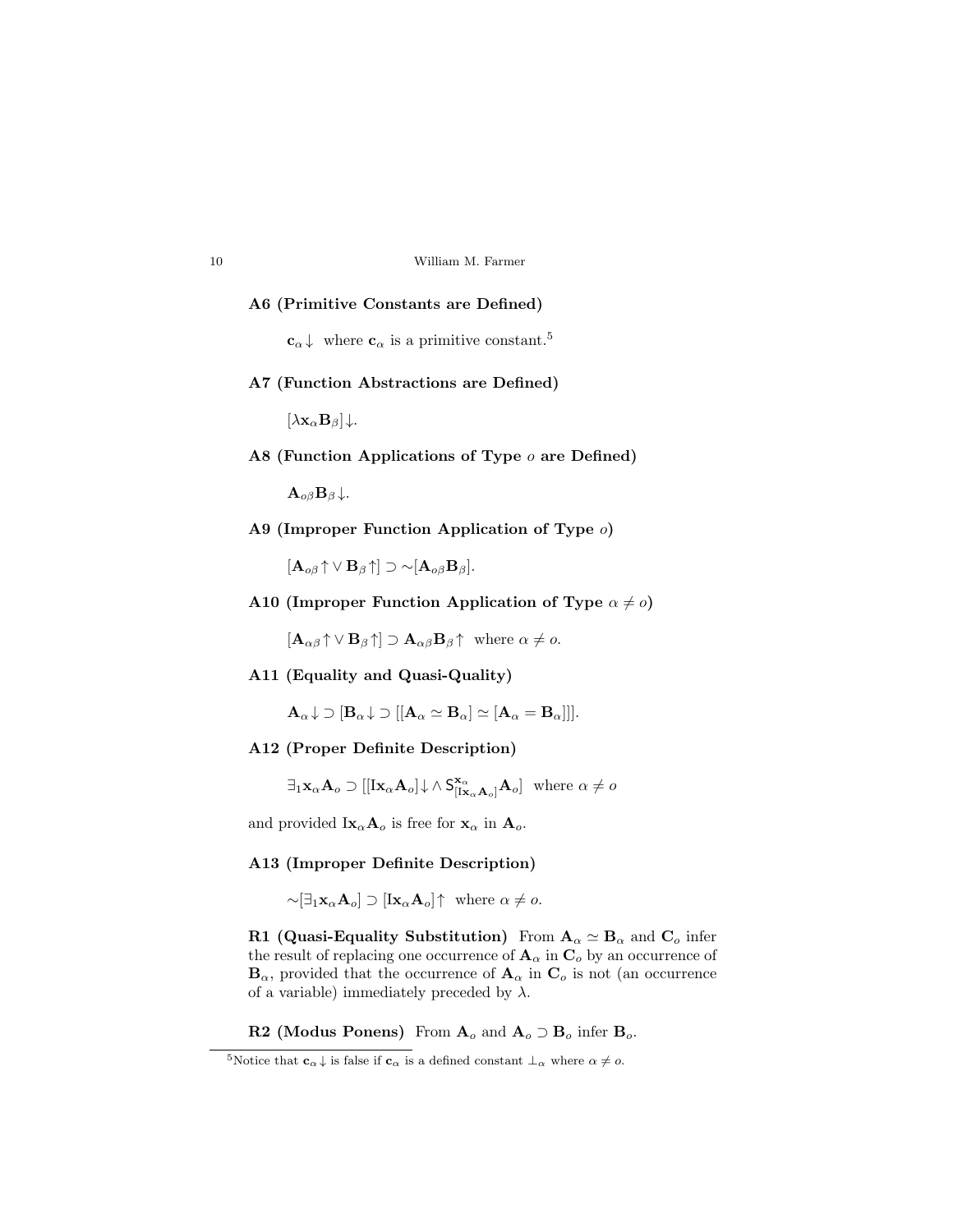|  |  |  |  | Andrews' Type Theory with Undefinedness |  |  |  |
|--|--|--|--|-----------------------------------------|--|--|--|
|--|--|--|--|-----------------------------------------|--|--|--|

Note 8 (Axiom Schemas). The axiom schemas A1, A2, A3, A4, and A12 of  $\mathcal{Q}_0^{\mathrm{u}}$  correspond to the five axiom schemas of  $\mathcal{Q}_0$ . A1 and A2 are exactly the same as the first and second axiom schemas of  $\mathcal{Q}_0$ . A3 and A4 are modifications of the third and fourth axiom schemas of  $\mathcal{Q}_0$ . A3 is the axiom of extensionality for partial and total functions, and A4 is beta-reduction for functions that may be partial and arguments that may be undefined.

The seven axiom schemas A5-A11 of  $\mathcal{Q}_0^{\mathrm{u}}$  deal with the definedness of wffs. A5 and A6 address the first principle of the traditional approach to undefinedness, A10 addresses the second principle, and A8 and A9 address the third principle. A7 states that a function abstraction always denotes some function, either partial or total. And A11 is a technical axiom schema for identifying equality with quasi-equality when applied to defined wffs.

The last two axiom schemas of  $\mathcal{Q}_0^{\mathrm{u}}$  state the properties of definite descriptions. A12 states that proper definite descriptions are defined and denote the unique value satisfying the description; it corresponds to the fifth axiom schema of  $\mathcal{Q}_0$ . A13 states that improper definite descriptions are undefined. The proof system of  $\mathcal{Q}_0$  leaves improper definite descriptions unspecified.

Note 9 (Rules of Inference).  $\mathcal{Q}_0^{\text{u}}$ 's R1 rule of inference, Quasi-Equality Substitution, corresponds to  $\mathcal{Q}_0$ 's single rule of inference, which is equality substitution. These rules are exactly the same except that the  $\mathcal{Q}_0^{\mathrm{u}}$  rule requires only *quasi-equality* ( $\simeq$ ) between the target wff and the substitution wff, while the  $\mathcal{Q}_0$  rule requires *equality* (=).

 $\mathcal{Q}_0^\text{u's}$  R2 rule of inference, Modus Ponens, is a primitive rule of inference, but modus ponens is a derived rule of inference in  $\mathcal{Q}_0$ . Modus ponens must be primitive in  $\mathcal{Q}_0^{\mathrm{u}}$  since it is needed to discharge the definedness conditions on instances of A4, the schema for beta-reduction, and A11.

A *proof* of a wff<sub>o</sub>  $\mathbf{A}_o$  in  $\mathcal{Q}_0^{\mathrm{u}}$  is a finite sequence of wffs<sub>o</sub>, ending with  $\mathbf{A}_o$ , such that each member in the sequence is an instance of an axiom schema of  $\mathcal{Q}_0^{\mathrm{u}}$  or is inferred from preceding members in the sequence by a rule of inference of  $\mathcal{Q}_0^{\mathrm{u}}$ . A theorem of  $\mathcal{Q}_0^{\mathrm{u}}$  is a wff<sub>o</sub> for which there is a proof in  $\mathcal{Q}_0^{\mathrm{u}}$ .

Let H be a set of wffs. A proof of  $A_o$  from H in  $\mathcal{Q}_0^{\mathrm{u}}$  consists of two finite sequences  $S_1$  and  $S_2$  of wffs<sub>o</sub> such that  $S_1$  is a proof in  $\mathcal{Q}_0^{\mathrm{u}}$ ,  $\mathbf{A}_o$  is the last member of  $S_2$ , and each member  $D_0$  of  $S_2$  satisfies at least one of the following conditions:

- 1.  $\mathbf{D}_o \in \mathcal{H}$ .
- 2.  $\mathbf{D}_o$  is a member of  $\mathcal{S}_1$  (and hence a theorem of  $\mathcal{Q}_0^{\mathsf{u}}$ ).
- 3.  $\mathbf{D}_o$  is inferred from two preceding members  $\mathbf{A}_{\alpha} \simeq \mathbf{B}_{\alpha}$  and  $\mathbf{C}_o$  of  $\mathcal{S}_2$  by R1, provided that the occurrence of  $\mathbf{A}_{\alpha}$  in  $\mathbf{C}_{o}$  is not in a well-formed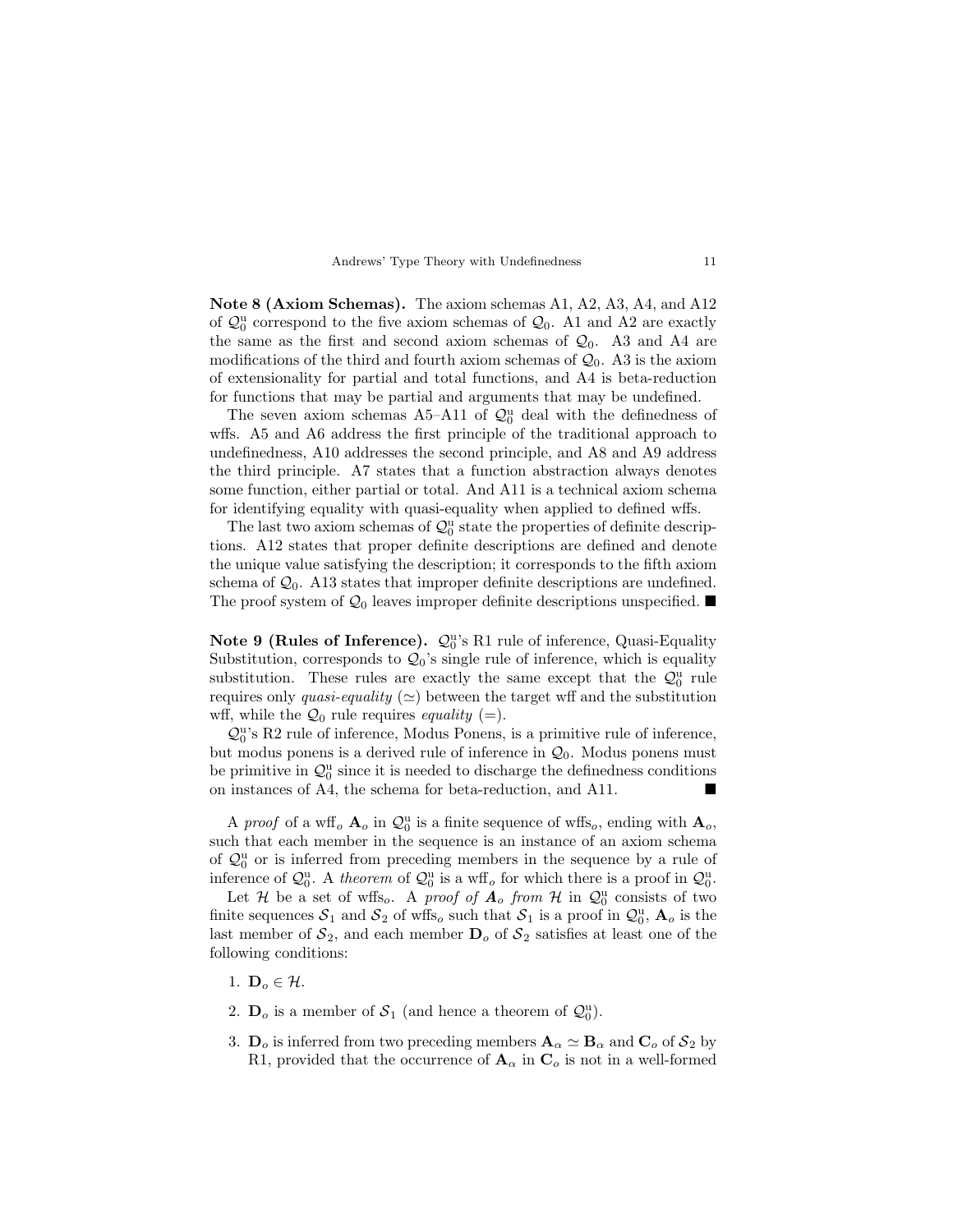part  $\lambda x_{\beta}E_{\gamma}$  of  $C_{o}$  where  $x_{\beta}$  is free in a member of H and free in  ${\bf A}_\alpha \simeq {\bf B}_\beta.$ 

4.  $\mathbf{D}_o$  is inferred from two preceding members of  $\mathcal{S}_2$  by R2.

We write  $\mathcal{H} \vdash A_o$  to mean there is a proof of  $A_o$  from  $\mathcal{H}$  in  $\mathcal{Q}_0^{\mathrm{u}} \vdash A_o$  is written instead of  $\emptyset \vdash A_o$ . Clearly,  $A_o$  is a theorem of  $\mathcal{Q}_0^{\mathrm{u}}$  iff  $\vdash A_o$ .

The next two theorems follow immediately from the definition above.

THEOREM 2 (R1'). If  $\mathcal{H} \vdash A_{\alpha} \simeq B_{\alpha}$  and  $\mathcal{H} \vdash C_{o}$ , then  $\mathcal{H} \vdash D_{o}$ , where  $\mathbf{D}_o$  is the result of replacing one occurrence of  $\mathbf{A}_{\alpha}$  in  $\mathbf{C}_o$  by an occurrence of  $B_{\alpha}$ , provided that the occurrence of  $A_{\alpha}$  in  $C_{\alpha}$  is not immediately preceded by  $\lambda$  or in a well-formed part  $\lambda x_{\beta}E_{\gamma}$  of  $C_{o}$  where  $x_{\beta}$  is free in a member of H and free in  $A_{\alpha} \simeq B_{\alpha}$ .

THEOREM 3 (R2'). If  $\mathcal{H} \vdash A_o$  and  $\mathcal{H} \vdash A_o \supset B_o$ , then  $\mathcal{H} \vdash B_o$ .

#### 6 Some Metatheorems

In this section we prove some metatheorems of  $\mathcal{Q}_0^{\mathrm{u}}$  that are needed to prove the soundness and completeness of the proof system of  $\mathcal{Q}_0^{\mathrm{u}}$ .

PROPOSITION 4 (Wffs of type o are defined).  $\vdash A_o \downarrow$  for all wffs  $A_o$ .

**Proof.** Directly implied by axiom schemas A5, A6, and A8. ■

THEOREM 5 (Beta-Reduction Rule). If  $\mathcal{H} \vdash A_{\alpha} \downarrow$  and  $\mathcal{H} \vdash C_o$ , then  $\mathcal{H} \vdash \mathbf{D}_o$ , where  $\mathbf{D}_o$  is the result of replacing one occurrence of  $[\lambda \mathbf{x}_{\alpha} \mathbf{B}_{\beta}] \mathbf{A}_{\alpha}$ in  $C_o$  by an occurrence of  $S_{\bf{A}_{\alpha}}^{\bf{x}_{\alpha}}B_{\beta}$ , provided  $\bf{A}_{\alpha}$  is free for  $\bf{x}_{\alpha}$  in  $B_{\beta}$  and the occurrence of  $[\lambda x_{\alpha}B_{\beta}]A_{\alpha}$  is not in a well-formed part  $\lambda y_{\gamma}E_{\delta}$  of  $C_{o}$  where  $\bm{y}_{\gamma}$  is free in a member of H and free in  $[\lambda \bm{x}_{\alpha} \bm{B}_{\beta}] \bm{A}_{\alpha}$ .

**Proof.** Follows immediately from A4,  $R1'$ , and  $R2'$ 

.

LEMMA 6.  $\vdash A_{\alpha} \simeq A_{\alpha}$ .

**Proof.** Let  $\mathbf{x}_{\alpha}$  be a variable that does not occur in  $\mathbf{A}_{\alpha}$ . Then  $\mathbf{x}_{\alpha}\downarrow$  is an instance of A5, and  $\mathbf{x}_{\alpha} \downarrow \supset [\![\lambda \mathbf{x}_{\alpha} \mathbf{A}_{\alpha}]\mathbf{x}_{\alpha} \simeq \mathbf{A}_{\alpha}]$  is an instance of A4. By applying R2' to these two wffs we obtain  $\vdash [[\lambda \mathbf{x}_{\alpha} \mathbf{A}_{\alpha}] \mathbf{x}_{\alpha} \simeq \mathbf{A}_{\alpha}]$ . The conclusion of the lemma then follows by the Beta-Reduction Rule.

LEMMA 7. If  $\mathcal{H} \vdash A_{\alpha} \downarrow$  and  $\mathcal{H} \vdash B_{\alpha} \downarrow$ , then  $\mathcal{H} \vdash A_{\alpha} \simeq B_{\alpha}$  iff  $\mathcal{H} \vdash A_{\alpha} =$  $\boldsymbol{B}_{\alpha}$  .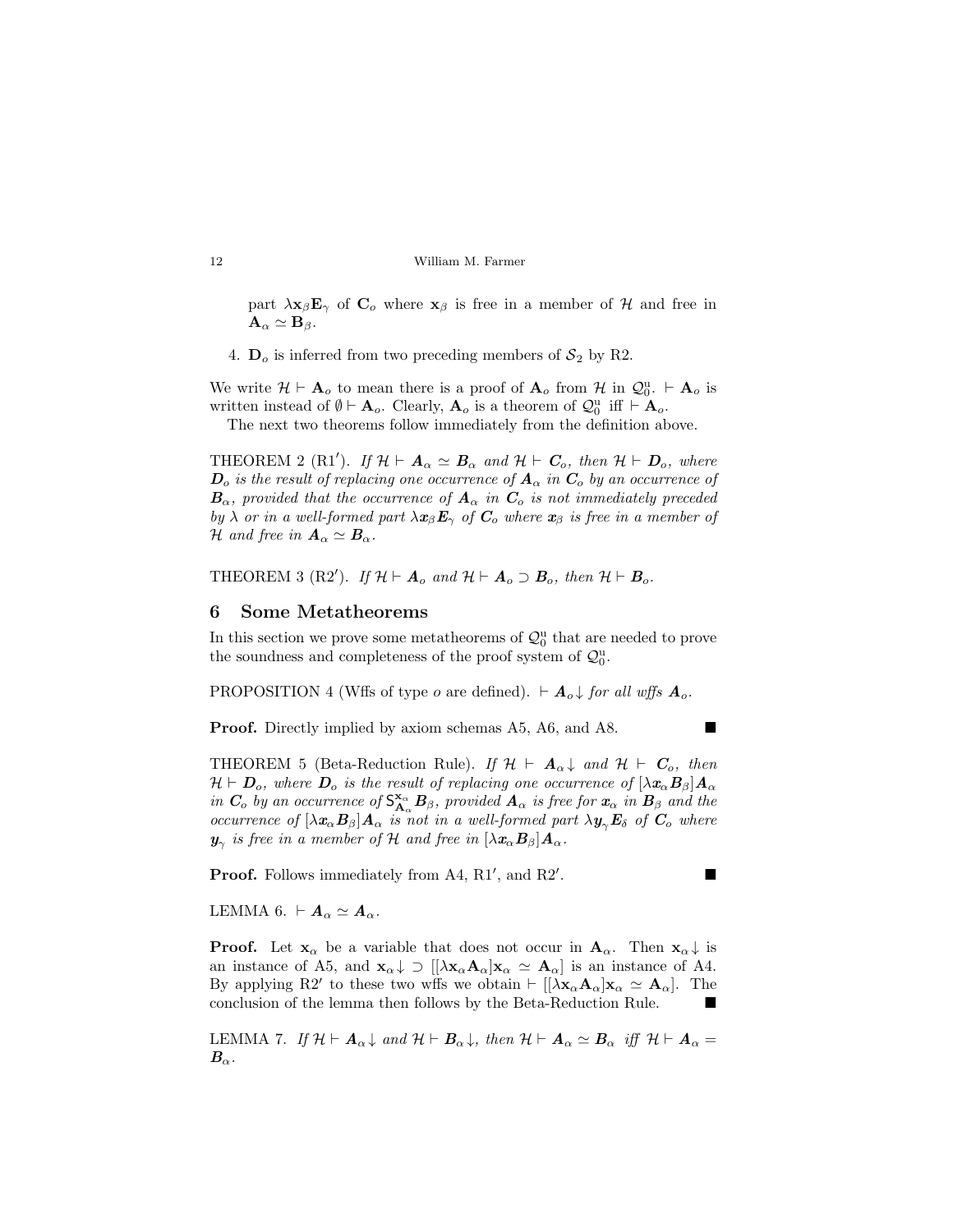#### Proof.

 $(\Rightarrow)$ : Follows immediately from A11, R1', and R2'.

 $(\Leftarrow): \mathcal{H} \vdash [\mathbf{A}_{\alpha} \simeq \mathbf{B}_{\alpha}] \simeq [\mathbf{A}_{\alpha} = \mathbf{B}_{\alpha}]$  by the first two hypotheses, A11, and R2'.  $\vdash [\mathbf{A}_{\alpha} \simeq \mathbf{B}_{\alpha}] \simeq [\mathbf{A}_{\alpha} \simeq \mathbf{B}_{\alpha}]$  by Lemma 6. We obtain  $\mathcal{H} \vdash$  $[\mathbf{A}_{\alpha} = \mathbf{B}_{\alpha}] \simeq [\mathbf{A}_{\alpha} \simeq \mathbf{B}_{\alpha}]$  by applying R1' to these two statements. The conclusion of the lemma then follows by applying  $R1'$  to this last statement and  $\mathcal{H} \vdash A_{\alpha} = \mathbf{B}_{\alpha}$ .

COROLLARY 8. If  $\vdash A_{\alpha}\downarrow$ , then  $\vdash A_{\alpha} = A_{\alpha}$ .

Proof. By Lemmas 6 and 7.

LEMMA 9. If  $\vdash A_{\alpha}\downarrow$  and  $\vdash B_{\beta}\simeq C_{\beta}$ , then  $\vdash S_{A_{\alpha}}^{\mathbf{x}_{\alpha}}[B_{\beta}\simeq C_{\beta}]$ , provided  $A_{\alpha}$ is free for  $\mathbf{x}_{\alpha}$  in  $\mathbf{B}_{\beta} \simeq \mathbf{C}_{\beta}$ .

Proof. Follows from Lemma 6 and the Beta-Reduction Rule in a way that is similar to the proof of theorem 5209 in [2].

COROLLARY 10. If  $\vdash A_{\alpha} \downarrow$  and  $\vdash B_{o} = C_{o}$ , then  $\vdash S_{A_{\alpha}}^{\mathbf{x}_{\alpha}}[B_{o} = C_{o}],$ provided  $\mathbf{A}_{\alpha}$  is free for  $\mathbf{x}_{\alpha}$  in  $\mathbf{B}_{o} = \mathbf{C}_{o}$ .

Proof. By Proposition 4, Lemma 7, and Lemma 9.

LEMMA 11. If  $\vdash$   $B_{\beta} \downarrow$ , then  $\vdash T_o = [B_{\beta} = B_{\beta}].$ 

**Proof.** The proof of  $\vdash T_o = [\mathbf{B}_{\beta} \simeq \mathbf{B}_{\beta}]$  is similar to the proof of theorem 5210 in [2] with Corollaries 8 and 10 used in place of theorems 5200 and 5209, respectively. The lemma then follows from A11, R1, and R2.

LEMMA 12. If  $\vdash A_{o} = B_{o}$  and  $\vdash C_{o} = D_{o}$ , then  $\vdash [A_{o} = B_{o}] \wedge [C_{o} = D_{o}]$ .

Proof. Similar to the proof of theorem 5213 in [2] with Lemma 11 used in place of theorem 5210.

The proofs of the next four theorems are similar to the proofs of theorems 5215, 5220, 5234, and 5240 except that:

- 1. Rule R1 and Lemma 7 are used in place of rule R.
- 2. Rule  $R1'$  and Lemma 7 are used in place of rule  $R'$ .
- 3. The Beta-Reduction Rule is used in place of the  $\beta$ -Contraction rule.
- 4. Corollary 8 is used in place of theorem 5200.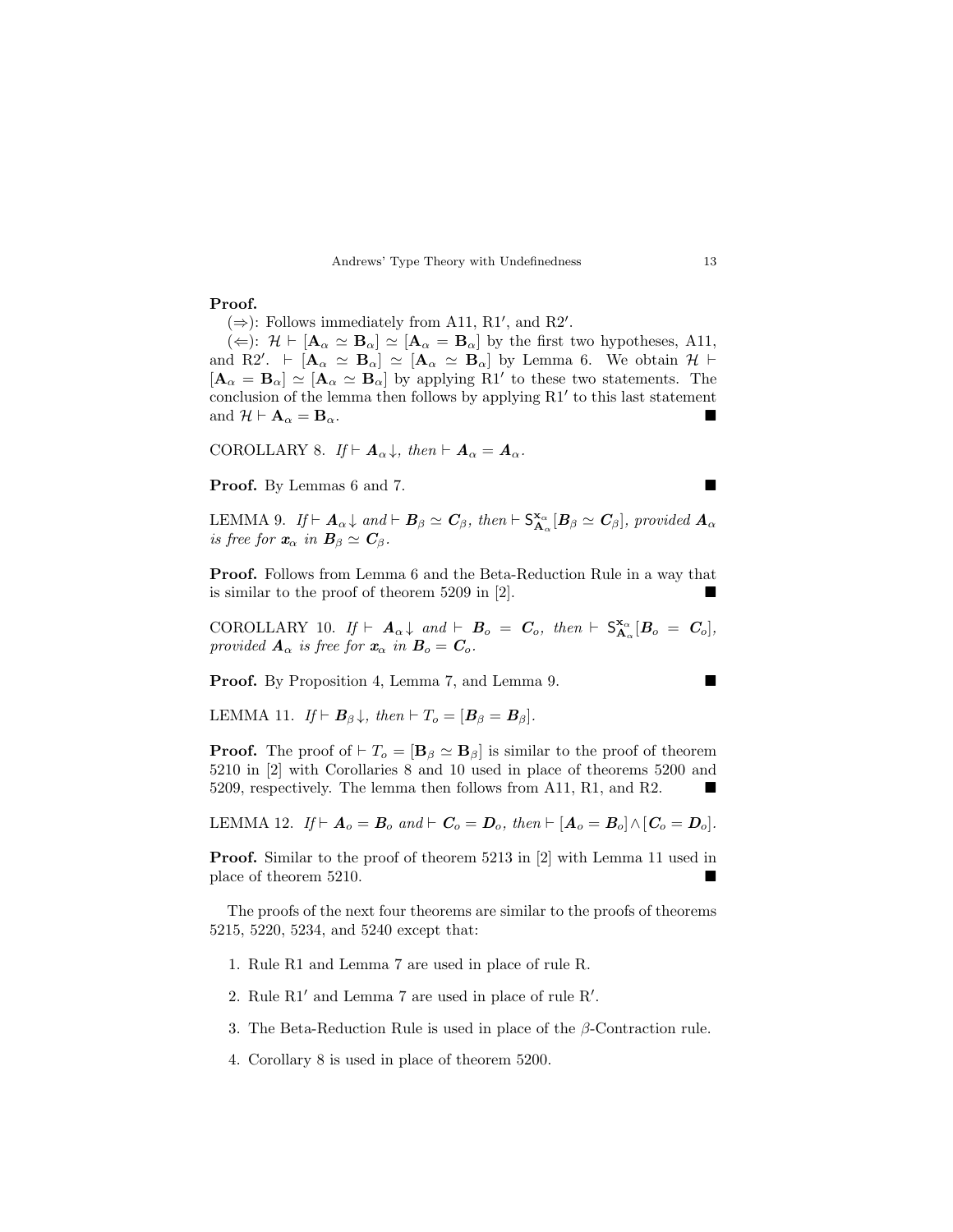- 5. Axiom schema A4 and Lemma 7 are used in place of theorem 5207.
- 6. Corollary 10 is used in place of theorem 5209.
- 7. Lemma 11 is used in place of theorem 5210.
- 8. Lemma 12 is used in place of theorem 5213.
- 9. Rule  $R2'$  is used in place of theorem  $5224$  (MP).
- 10. Axiom schemas A5–A8 are used to discharge definedness conditions.

THEOREM 13 (Universal Instantiation). If  $\mathcal{H} \vdash A_{\alpha} \downarrow$  and  $\mathcal{H} \vdash \forall x_{\alpha} B_{o}$ , then  $\mathcal{H} \vdash \mathsf{S}_{\mathbf{A}_{\alpha}}^{\mathbf{x}_{\alpha}} \mathbf{B}_{o}$ , provided  $\mathbf{A}_{\alpha}$  is free for  $\mathbf{x}_{\alpha}$  in  $\mathbf{B}_{o}$ .

**Proof.** Similar to the proof of theorem 5215  $(\forall I)$  in [2]. See the comment above.

THEOREM 14 (Universal Generalization). If  $\mathcal{H} \vdash A_o$ , then  $\mathcal{H} \vdash \forall x_\alpha A_o$ , provided  $\mathbf{x}_{\alpha}$  is not free in any wff in  $\mathcal{H}$ .

Proof. Similar to the proof of theorem 5220 (Gen) in [2]. See the comment above.

THEOREM 15 (Tautology Theorem). If  $\mathcal{H} \vdash A_o^1, \ldots, \mathcal{H} \vdash A_o^n$  and  $[A_o^1 \wedge$  $\cdots \wedge A_{o}^{n}$   $\supset B_{o}$  is tautologous for  $n \geq 1$ , then  $\mathcal{H} \vdash B_{o}$ . Also, if  $B_{o}$  is tautologous, then  $\mathcal{H} \vdash \mathbf{B}_o$ .

Proof. Similar to the proof of theorem 5234 (Rule P) in [2]. See the comment above.

PROPOSITION 16.  $\vdash [\mathbf{A}_{\alpha} = \mathbf{B}_{\alpha}] \supset [\mathbf{A}_{\alpha} \simeq \mathbf{B}_{\alpha}].$ 

**Proof.** Follows from the definition of  $\simeq$  and the Tautology Theorem.

THEOREM 17 (Deduction Theorem). If  $\mathcal{H} \cup \{H_o\} \vdash P_o$ , then  $\mathcal{H} \vdash H_o \supset$  $P_o$ .

**Proof.** Similar to the proof of theorem 5240 in [2]. See the comment above.

 $\blacksquare$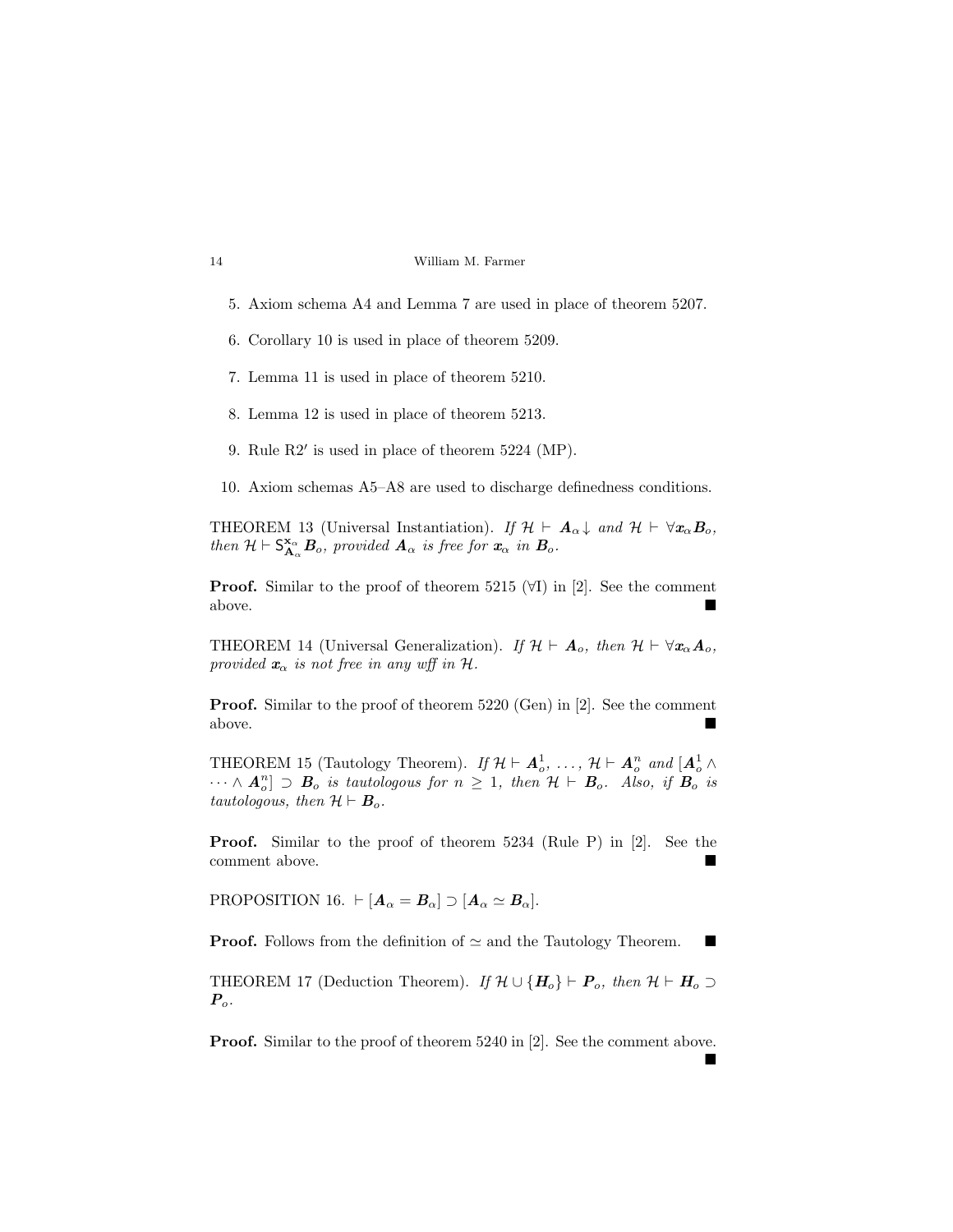### Soundness and Completeness

In this section, let  $H$  be a set of wffs<sub>o</sub>.  $H$  is *consistent* if there is no proof of  $F_o$  from  $\mathcal{H}$  in  $\mathcal{Q}_0^{\mathrm{u}}$ .

THEOREM 18 (Soundness Theorem). If  $\mathcal{H} \vdash A_o$ , then  $\mathcal{H} \models A_o$ .

**Proof.** A straightforward verification shows that  $(1)$  each instance of each axiom schema of  $\mathcal{Q}_0^{\mathrm{u}}$  is valid and (2) the rules of inference of  $\mathcal{Q}_0^{\mathrm{u}}$ , R1 and R2, preserve validity in every general model for  $\mathcal{Q}_0^{\mathrm{u}}$ . This shows that if  $\vdash \mathbf{A}_o$ , then  $\models A_o$ .

Suppose  $\mathcal{H} \vdash A_o$  and M is a model for H. Then there is a finite subset  ${\{\mathbf{H}_o^1, \ldots, \mathbf{H}_o^n\}}$  of H such that  ${\{\mathbf{H}_o^1, \ldots, \mathbf{H}_o^n\}} \vdash \mathbf{A}_o$ . By the Deduction Theorem, this implies  $\vdash \mathbf{H}^1_o \supset \cdots \supset \mathbf{H}^n_o \supset \mathbf{A}_o$ . By the result just above,  $\mathcal{M} \models \mathbf{H}^1_o \supset \cdots \supset \mathbf{H}^n_o \supset \mathbf{A}_o$ . But  $\mathcal{M} \models \mathbf{H}^i_o$  for all i with  $1 \leq i \leq n$  since  $\mathcal{M}$ is a model for H. Therefore  $\mathcal{M} \models A_o$ , and so  $\mathcal{H} \models A_o$ .

THEOREM 19 (Consistency Theorem). If  $H$  has a general model, then  $H$ is consistent.

**Proof.** Let  $M$  be a general model for  $H$ . Assume that  $H$  is inconsistent, i.e., that  $\mathcal{H} \vdash F_o$ . Then, by the Soundness Theorem,  $\mathcal{H} \models F_o$  and hence  $\mathcal{M} \models F_o$ . This means that  $\mathcal{V}^{\mathcal{M}}_{\varphi}(F_o) = \mathsf{T}$  (for any assignment  $\varphi$ ), which contradicts the definition of a general model.

A cwff  $[ \text{c wff}_{\alpha} ]$  is a closed wff  $[ \text{closed wff}_{\alpha} ]$ . A sentence is a cwff<sub>o</sub>. Let H be a set of sentences. H is *complete* in  $\mathcal{Q}_0^{\mathrm{u}}$  if, for every sentence  $\mathbf{A}_o$ , either  $\mathcal{H} \vdash A_o$  or  $\mathcal{H} \vdash \sim A_o$ . H is extensionally complete in  $\mathcal{Q}_0^{\mathrm{u}}$  if, for every sentence of the form  $\mathbf{A}_{\alpha\beta} = \mathbf{B}_{\alpha\beta}$ , there is a cwff  $\mathbf{C}_{\beta}$  such that:

- 1.  $\mathcal{H} \vdash \mathbf{C}_{\beta} \downarrow$ .
- 2.  $\mathcal{H} \vdash [\mathbf{A}_{\alpha\beta} \downarrow \wedge \mathbf{B}_{\alpha\beta} \downarrow \wedge [\mathbf{A}_{\alpha\beta} \mathbf{C}_{\beta} \simeq \mathbf{B}_{\alpha\beta} \mathbf{C}_{\beta}] \supset [\mathbf{A}_{\alpha\beta} = \mathbf{B}_{\alpha\beta}].$

Let  $\mathcal{L}(\mathcal{Q}_0^{\mathrm{u}})$  be the set of wffs of  $\mathcal{Q}_0^{\mathrm{u}}$ .

LEMMA 20 (Extension Lemma). Let  $\mathcal G$  be a consistent set of sentences of  $\mathcal{Q}_0^{\mathrm{u}}$ . Then there is an expansion  $\overline{\mathcal{Q}_0^{\mathrm{u}}}$  of  $\mathcal{Q}_0^{\mathrm{u}}$  and a set H of sentences of  $\overline{\mathcal{Q}_0^{\mathrm{u}}}$ such that:

- 1.  $\mathcal{G} \subseteq \mathcal{H}$ .
- 2. H is consistent.
- 3. H is complete in  $\overline{Q_0^u}$ .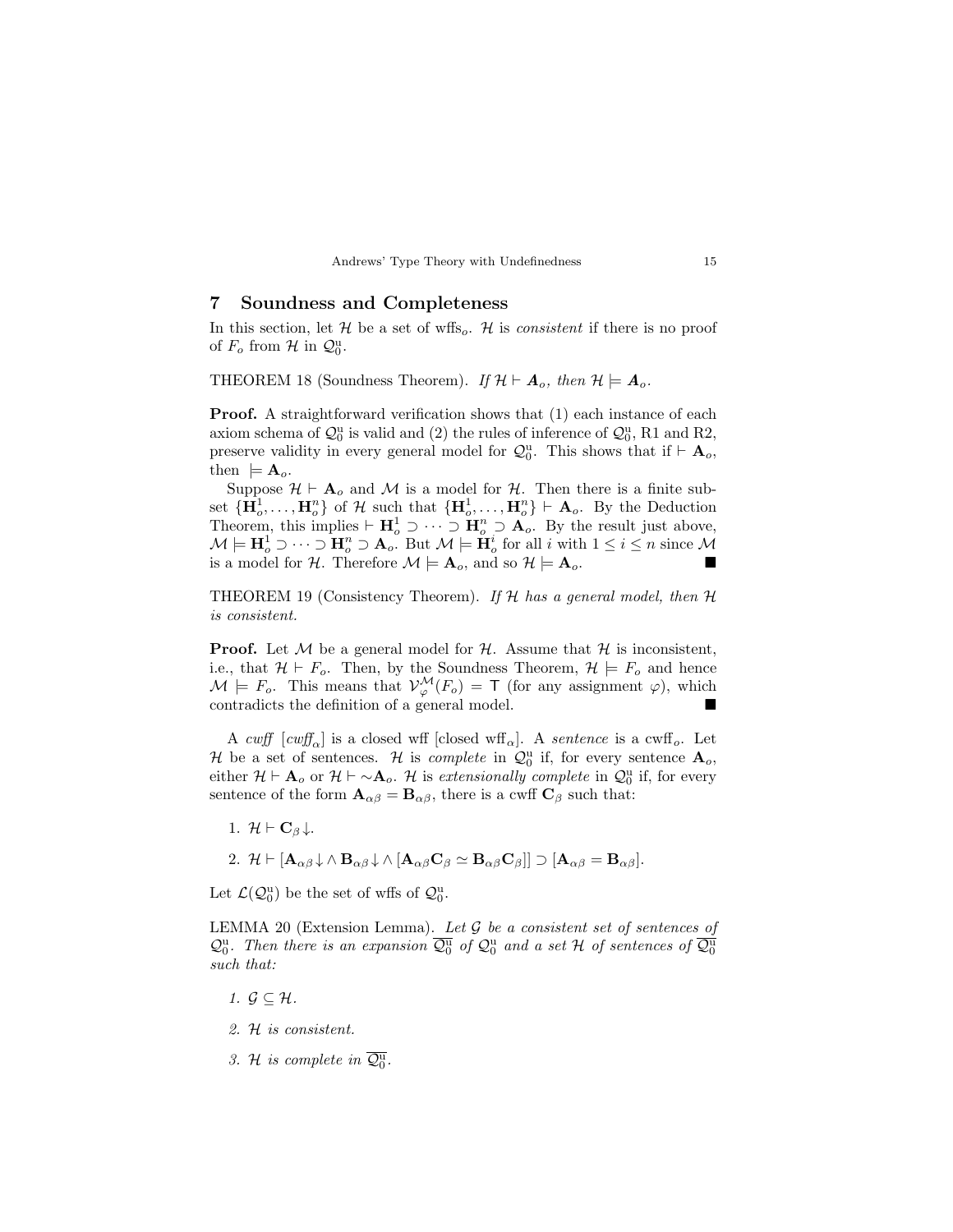- 4. H is extensionally complete in  $\overline{\mathcal{Q}_0^{\mathrm{u}}}$ .
- 5.  $card(\mathcal{L}(\overline{\mathcal{Q}_0^u})) = card(\mathcal{L}(\mathcal{Q}_0^u)).$

Proof. The proof is very close to the proof of theorem 5500 in [2]. The crucial difference is that, in case (c) of the definition of  $\mathcal{G}_{\tau+1}$ ,

$$
\mathcal{G}_{\tau+1} = \mathcal{G}_{\tau} \cup \{ \sim [\mathbf{A}_{\alpha\beta} \downarrow \wedge \mathbf{B}_{\alpha\beta} \downarrow \wedge [\mathbf{A}_{\alpha\beta} \mathbf{c}_{\beta} \simeq \mathbf{B}_{\alpha\beta} \mathbf{c}_{\beta}]] \}
$$

where  $c_\beta$  is the first constant in  $\mathcal{C}_\beta$  that does not occur in  $\mathcal{G}_\tau$  or  $\mathbf{A}_{\alpha\beta} = \mathbf{B}_{\alpha\beta}$ . (Notice that  $\vdash$  **c**<sub>β</sub>  $\downarrow$  by A6.)

To prove that  $\mathcal{G}_{\tau+1}$  is consistent assuming  $\mathcal{G}_{\tau}$  is consistent when  $\mathcal{G}_{\tau+1}$  is obtained by case (c) , it is necessary to show that, if

$$
\mathcal{G}_{\tau} \vdash \mathbf{A}_{\alpha\beta}\downarrow \wedge \mathbf{B}_{\alpha\beta}\downarrow \wedge [\mathbf{A}_{\alpha\beta}\mathbf{c}_{\beta} \simeq \mathbf{B}_{\alpha\beta}\mathbf{c}_{\beta}],
$$

then  $\mathcal{G}_{\tau} \vdash A_{\alpha\beta} = B_{\alpha\beta}$ . Assume the hypothesis of this statement. Let  $\mathcal{P}$  be a proof of

$$
\mathbf{A}_{\alpha\beta}\!\downarrow\,\wedge\,\mathbf{B}_{\alpha\beta}\!\downarrow\,\wedge\,[\mathbf{A}_{\alpha\beta}\mathbf{c}_{\beta}\simeq\mathbf{B}_{\alpha\beta}\mathbf{c}_{\beta}]
$$

from a finite subset S of  $\mathcal{G}_{\tau}$ , and let  $\mathbf{x}_{\beta}$  be a variable that does not occur in P or S. Since  $c_\beta$  does not occur in  $\mathcal{G}_{\tau}$ ,  $\mathbf{A}_{\alpha\beta}$ , or  $\mathbf{B}_{\alpha\beta}$ , the result of substituting  $\mathbf{x}_{\beta}$  for each occurrence of  $\mathbf{c}_{\beta}$  in  $\mathcal{P}$  is a proof of

$$
\mathbf{A}_{\alpha\beta}\!\downarrow\,\wedge\,\mathbf{B}_{\alpha\beta}\!\downarrow\,\wedge\,[\mathbf{A}_{\alpha\beta}\mathbf{x}_{\beta}\simeq\mathbf{B}_{\alpha\beta}\mathbf{x}_{\beta}]
$$

from  $S$ . Therefore,

$$
\mathcal{S}\vdash \mathbf{A}_{\alpha\beta}\downarrow \wedge \mathbf{B}_{\alpha\beta}\downarrow \wedge [\mathbf{A}_{\alpha\beta}\mathbf{x}_{\beta}\simeq \mathbf{B}_{\alpha\beta}\mathbf{x}_{\beta}].
$$

This implies

$$
\mathcal{S}\vdash \mathbf{A}_{\alpha\beta}\downarrow,~\mathcal{S}\vdash \mathbf{B}_{\alpha\beta}\downarrow,~\mathcal{S}\vdash \forall \mathbf{x}_{\beta}[\mathbf{A}_{\alpha\beta}\mathbf{x}_{\beta}\simeq \mathbf{B}_{\alpha\beta}\mathbf{x}_{\beta}]
$$

by the Tautology Theorem and Universal Generalization since  $x_\beta$  does not occur in S. It follows from these that  $\mathcal{G}_{\tau} \vdash A_{\alpha\beta} = B_{\alpha\beta}$  by A3, Lemma 6, Proposition 16, Universal Generalization, Universal Instantiation, R1', and  $R2'$ .

The rest of the proof is essentially the same as the proof of theorem 5500.

 $\blacksquare$ 

A general model  $\langle \{ \mathcal{D}_{\alpha} \mid \alpha \in \mathcal{T} \}, \mathcal{J} \rangle$  for  $\mathcal{Q}_0^{\mathrm{u}}$  is frugal if  $\mathrm{card}(\mathcal{D}_{\alpha}) \leq$  $card(\mathcal{L}(\mathcal{Q}_0^u))$  for all  $\alpha \in \mathcal{T}$ .

THEOREM 21 (Henkin's Theorem for  $Q_0^u$ ). Every consistent set of sentences of  $\mathcal{Q}_0^{\mathrm{u}}$  has a frugal general model.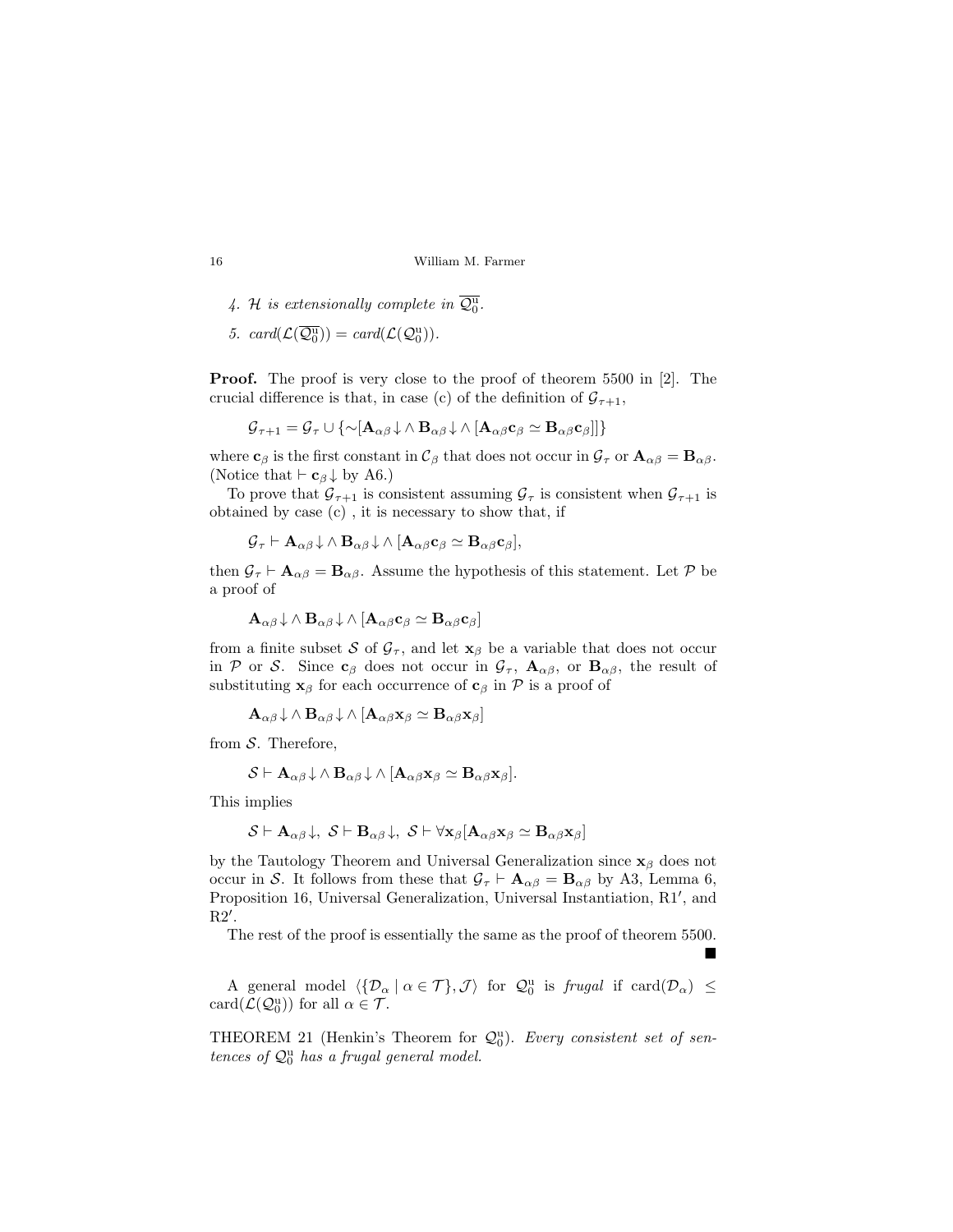**Proof.** Let  $\mathcal G$  be a consistent set of sentences of  $\mathcal Q^{\mathrm u}_0$ , and let  $\mathcal H$  and  $\overline{\mathcal Q^{\mathrm u}_0}$  be as described in the Extension Lemma. We define simultaneously, by induction on  $\gamma \in \mathcal{T}$ , a frame  $\{\mathcal{D}_{\alpha} \mid \alpha \in \mathcal{T}\}\$  and a partial function V whose domain is the set of cwffs of  $\overline{\mathcal{Q}_0^{\mathrm{u}}}$  so that the following conditions hold for all  $\gamma \in \mathcal{T}$ :

- (1<sup> $\gamma$ </sup>)  $\mathcal{D}_{\gamma} = {\mathcal{V}}(\mathbf{A}_{\gamma}) | \mathbf{A}_{\gamma}$  is a cwff<sub> $\gamma$ </sub> and  $\mathcal{H} \vdash \mathbf{A}_{\gamma} \downarrow$ .
- (2<sup> $\gamma$ </sup>)  $\mathcal{V}(\mathbf{A}_{\gamma})$  is defined iff  $\mathcal{H} \vdash \mathbf{A}_{\gamma} \downarrow$  for all cwffs  $\mathbf{A}_{\gamma}$ .
- (3<sup> $\gamma$ </sup>)  $\mathcal{V}(\mathbf{A}_{\gamma}) = \mathcal{V}(\mathbf{B}_{\gamma})$  iff  $\mathcal{H} \vdash \mathbf{A}_{\gamma} = \mathbf{B}_{\gamma}$  for all cwffs  $\mathbf{A}_{\gamma}$  and  $\mathbf{B}_{\gamma}$ .

Let  $V(x) \simeq V(y)$  mean either  $V(x)$  and  $V(y)$  are both defined and equal or  $V(x)$  and  $V(y)$  are both undefined.

For each cwff  $\mathbf{A}_o$ , if  $\mathcal{H} \vdash \mathbf{A}_o$ , let  $\mathcal{V}(\mathbf{A}_o) = \mathsf{T}$ , and otherwise let  $\mathcal{V}(\mathbf{A}_o) = \mathsf{F}$ . Also, let  $\mathcal{D}_o = \{\mathsf{T},\mathsf{F}\}\$ . By the consistency and completeness of  $\mathcal{H}$ , exactly one of  $\mathcal{H} \vdash A_o$  and  $\mathcal{H} \vdash \sim A_o$  holds. Hence  $(1^o)$  and  $(3^o)$  are satisfied.  $(2^o)$ is satisfied by Proposition 4.

For each cwff  $\mathbf{A}_i$ , if  $\mathcal{H} \vdash \mathbf{A}_i \downarrow$ , let

$$
\mathcal{V}(\mathbf{A}_i) = \{ \mathbf{B}_i \mid \mathbf{B}_i \text{ is a c wff } i \text{ and } \mathcal{H} \vdash \mathbf{A}_i = \mathbf{B}_i \},
$$

and otherwise let  $\mathcal{V}(\mathbf{A}_i)$  be undefined. Also, let

$$
\mathcal{D}_i = \{ \mathcal{V}(\mathbf{A}_i) \mid \mathbf{A}_i \text{ is a c wff } i \text{ and } \mathcal{H} \vdash \mathbf{A}_i \downarrow \}.
$$

 $(1^i)$ ,  $(2^i)$ , and  $(3^i)$  are clearly satisfied.

Now suppose that  $\mathcal{D}_{\alpha}$  and  $\mathcal{D}_{\beta}$  are defined and that the conditions hold for  $\alpha$  and  $\beta$ . For each cwff  $\mathbf{A}_{\alpha\beta}$ , if  $\mathcal{H} \vdash \mathbf{A}_{\alpha\beta} \downarrow$ , let  $\mathcal{V}(\mathbf{A}_{\alpha\beta})$  be the (partial or total) function from  $\mathcal{D}_{\beta}$  to  $\mathcal{D}_{\alpha}$  whose value, for any argument  $\mathcal{V}(\mathbf{B}_{\beta}) \in$  $\mathcal{D}_{\beta}$ , is  $\mathcal{V}(\mathbf{A}_{\alpha\beta}\mathbf{B}_{\beta})$  if  $\mathcal{V}(\mathbf{A}_{\alpha\beta}\mathbf{B}_{\beta})$  is defined and is undefined if  $\mathcal{V}(\mathbf{A}_{\alpha\beta}\mathbf{B}_{\beta})$ is undefined, and otherwise let  $\mathcal{V}(\mathbf{A}_{\alpha\beta})$  be undefined. We must show that this definition is independent of the particular cwff  $\mathbf{B}_{\beta}$  used to represent the argument. So suppose  $\mathcal{V}(\mathbf{B}_{\beta}) = \mathcal{V}(\mathbf{C}_{\beta})$ ; then  $\mathcal{H} \vdash \mathbf{B}_{\beta} = \mathbf{C}_{\beta}$  by  $(3^{\beta})$ , so  $\mathcal{H} \vdash \mathbf{A}_{\alpha\beta} \mathbf{B}_{\beta} \simeq \mathbf{A}_{\alpha\beta} \mathbf{C}_{\beta}$  by Lemmas 6 and 7 and R1', and so  $\mathcal{V}(\mathbf{A}_{\alpha\beta} \mathbf{B}_{\beta}) \simeq$  $\mathcal{V}(\mathbf{A}_{\alpha\beta}\mathbf{C}_{\beta})$  by  $(2^{\alpha})$  and  $(3^{\alpha})$ , Finally, let

$$
\mathcal{D}_{\alpha\beta} = \{ \mathcal{V}(\mathbf{A}_{\alpha\beta}) \mid \mathbf{A}_{\alpha\beta} \text{ is a c wff}_{\alpha\beta} \text{ and } \mathcal{H} \vdash \mathbf{A}_{\alpha\beta} \downarrow \}.
$$

 $(1^{\alpha\beta})$  and  $(2^{\alpha\beta})$  are clearly satisfied; we must show that  $(3^{\alpha\beta})$  is satisfied. Suppose  $\mathcal{V}(\mathbf{A}_{\alpha\beta}) = \mathcal{V}(\mathbf{B}_{\alpha\beta})$ . Then  $\mathcal{H} \vdash \mathbf{A}_{\alpha\beta} \downarrow$  and  $\mathcal{H} \vdash \mathbf{B}_{\alpha\beta} \downarrow$ . Since  $\mathcal{H}$  is extensionally complete, there is a  $\mathbf{C}_{\beta}$  such that  $\mathcal{H} \vdash \mathbf{C}_{\beta} \downarrow$  and

$$
\mathcal{H}\vdash [{\bf A}_{\alpha\beta}\!\downarrow\wedge{\bf B}_{\alpha\beta}\!\downarrow\wedge[{\bf A}_{\alpha\beta}{\bf C}_\beta\simeq{\bf B}_{\alpha\beta}{\bf C}_\beta]]\supset [{\bf A}_{\alpha\beta}={\bf B}_{\alpha\beta}].
$$

Then  $\mathcal{V}(\mathbf{A}_{\alpha\beta}\mathbf{C}_{\beta}) \simeq \mathcal{V}(\mathbf{A}_{\alpha\beta})(\mathcal{V}(\mathbf{C}_{\beta})) \simeq \mathcal{V}(\mathbf{B}_{\alpha\beta})(\mathcal{V}(\mathbf{C}_{\beta})) \simeq \mathcal{V}(\mathbf{B}_{\alpha\beta}\mathbf{C}_{\beta}),$  so  $\mathcal{H} \vdash \mathbf{A}_{\alpha\beta}\mathbf{C}_{\beta} \simeq \mathbf{B}_{\alpha\beta}\mathbf{C}_{\beta}$  by  $(2^{\alpha})$  and  $(3^{\alpha})$ , and so  $\mathcal{H} \vdash \mathbf{A}_{\alpha\beta} = \mathbf{B}_{\alpha\beta}$ . Now suppose  $\mathcal{H} \vdash \mathbf{A}_{\alpha\beta} = \mathbf{B}_{\alpha\beta}$ . Then, for all cwffs  $\mathbf{C}_{\beta} \in \mathcal{D}_{\beta}$ ,  $\mathcal{H} \vdash \mathbf{A}_{\alpha\beta} \mathbf{C}_{\beta} \simeq \mathbf{B}_{\alpha\beta} \mathbf{C}_{\beta}$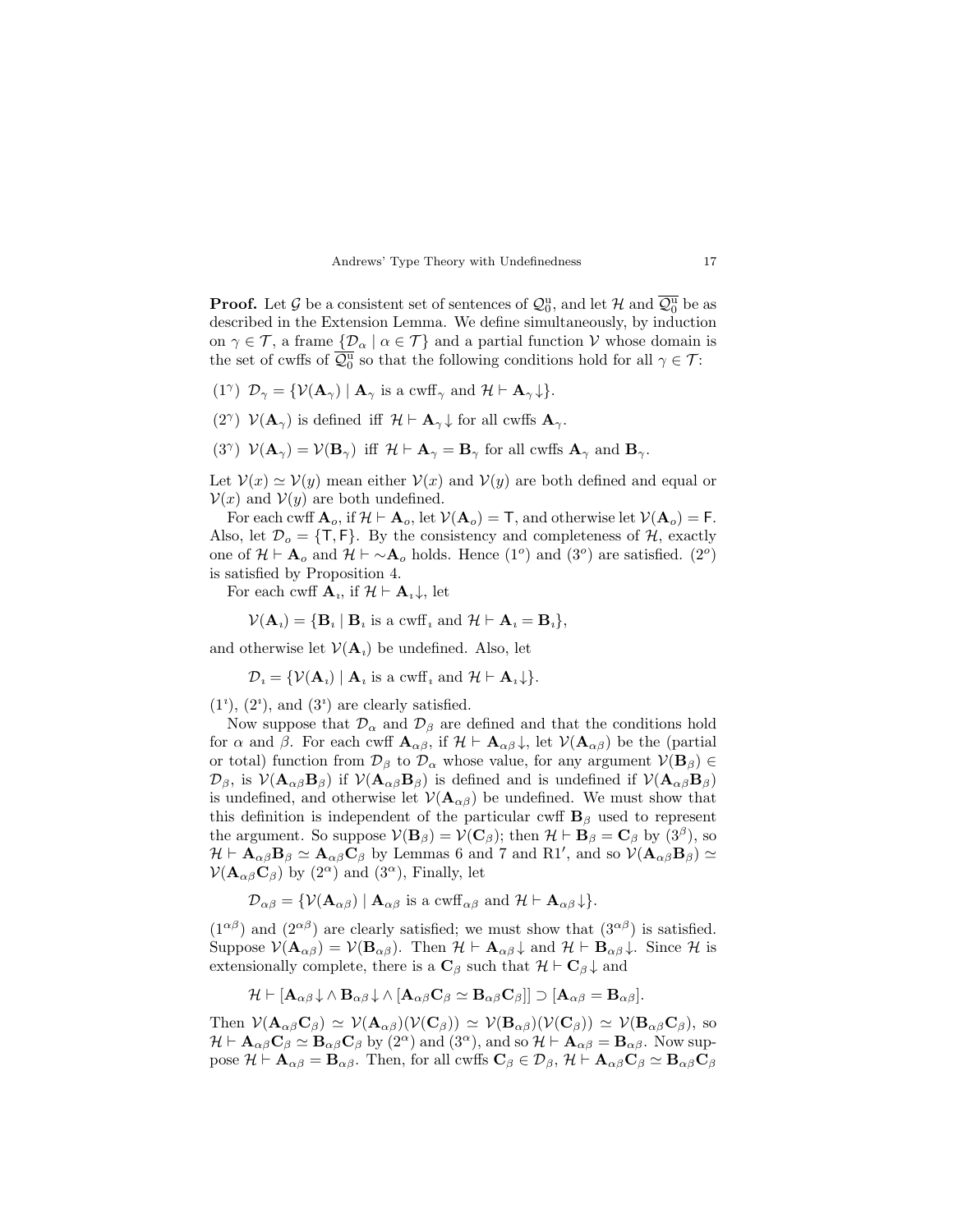by Lemmas 6 and 7 and R1', and so  $V(\mathbf{A}_{\alpha\beta})(V(\mathbf{C}_{\beta})) \simeq V(\mathbf{A}_{\alpha\beta}\mathbf{C}_{\beta}) \simeq$  $\mathcal{V}(\mathbf{B}_{\alpha\beta}\mathbf{C}_{\beta}) \simeq \mathcal{V}(\mathbf{B}_{\alpha\beta})(\mathcal{V}(\mathbf{C}_{\beta}))$ . Hence  $\mathcal{V}(\mathbf{A}_{\alpha\beta}) = \mathcal{V}(\mathbf{B}_{\alpha\beta})$ .

We claim that  $\mathcal{M} = \langle {\{\mathcal{D}_{\alpha} \mid \alpha \in \mathcal{T}\}} \rangle$  is an interpretation. For each primitive constant  $\mathbf{c}_{\gamma}$  of  $\overline{\mathcal{Q}_{0}^{\mathrm{u}}}$ ,  $\mathcal{H} \vdash \mathbf{c}_{\gamma}$  by A6, and thus  $\mathcal{V}$  maps each primitive constant of  $\overline{\mathcal{Q}_0^{\mathrm{u}}}$  of type  $\gamma$  into  $\mathcal{D}_{\gamma}$  by  $(1^{\gamma})$  and  $(2^{\gamma})$ .

We must show that  $V(Q_{\alpha\alpha\alpha})$  is the identity relation on  $\mathcal{D}_{\alpha}$ . Let  $V(\mathbf{A}_{\alpha})$  and  $V(\mathbf{B}_{\alpha})$  be arbitrary members of  $\mathcal{D}_{\alpha}$ . Then  $V(\mathbf{A}_{\alpha}) = V(\mathbf{B}_{\alpha})$ iff  $\mathcal{H}$   $\vdash$   $\mathbf{A}_{\alpha}$  =  $\mathbf{B}_{\alpha}$  iff  $\mathcal{H}$   $\vdash$   $\mathsf{Q}_{o\alpha\alpha}\mathbf{A}_{\alpha}\mathbf{B}_{\alpha}$  iff  $\mathsf{T}$  =  $\mathcal{V}(\mathsf{Q}_{o\alpha\alpha}\mathbf{A}_{\alpha}\mathbf{B}_{\alpha})$  =  $\mathcal{V}(\mathsf{Q}_{\alpha\alpha\alpha})(\mathcal{V}(\mathbf{A}_{\alpha}))(\mathcal{V}(\mathbf{B}_{\alpha}))$ . Thus  $\mathcal{V}(\mathsf{Q}_{\alpha\alpha\alpha})$  is the identity relation on  $\mathcal{D}_{\alpha}$ .

We must show that, for  $\alpha \neq o$ ,  $\mathcal{V}(\iota_{\alpha(\alpha)})$  is the unique member selector on  $\mathcal{D}_{\alpha}$ . For  $\alpha \neq o$ , let  $\mathbf{A}_{o\alpha}$  be an arbitrary member of  $\mathcal{D}_{o\alpha}$ ,  $\mathbf{B}_{\alpha}$  be an arbitrary member of  $\mathcal{D}_{\alpha}$ , and  $\mathbf{x}_{\alpha}$  be a variable that does not occur in  $\mathbf{A}_{o\alpha}$ . Using A12 and A13,  $V(\mathbf{A}_{o\alpha}) = V(Q_{o\alpha\alpha}\mathbf{B}_{\alpha})$  iff  $\mathcal{H} \vdash \mathbf{A}_{o\alpha} = Q_{o\alpha\alpha}\mathbf{B}_{\alpha}$  iff  $\mathcal{H} \vdash \iota_{\alpha(o\alpha)}\mathbf{A}_{o\alpha} =$  $\mathbf{B}_{\alpha}$  iff  $\mathcal{V}(\iota_{\alpha(\alpha\alpha)}\mathbf{A}_{\alpha\alpha}) = \mathcal{V}(\mathbf{B}_{\alpha})$  iff  $\mathcal{V}(\iota_{\alpha(\alpha\alpha)})(\mathcal{V}(\mathbf{A}_{\alpha\alpha})) = \mathcal{V}(\mathbf{B}_{\alpha})$ . Similarly, using A12 and A13,  $\mathcal{V}(\sim \exists_1 \mathbf{x}_{\alpha}[\mathbf{A}_{o\alpha} \mathbf{x}_{\alpha}]) = \mathsf{T}$  iff  $\mathcal{H} \vdash \sim \exists_1 \mathbf{x}_{\alpha}[\mathbf{A}_{o\alpha} \mathbf{x}_{\alpha}]$  iff  $\mathcal{H} \vdash$  $\iota_{\alpha(\rho\alpha)}\mathbf{A}_{\rho\alpha}$  if  $\mathcal{V}(\iota_{\alpha(\rho\alpha)}\mathbf{A}_{\rho\alpha})$  is undefined iff  $\mathcal{V}(\iota_{\alpha(\rho\alpha)})(\mathcal{V}(\mathbf{A}_{\rho\alpha}))$  is undefined. Thus  $V(\iota_{\alpha(\rho\alpha)})$  is the unique member selector on  $\mathcal{D}_{\alpha}$ .

Thus  $M$  is an interpretation. We claim further that  $M$  is a general model for  $\overline{\mathcal{Q}_0^{\mathrm{u}}}$ . For each assignment  $\varphi$  into  $\mathcal M$  and wff  $\mathbf{C}_{\gamma}$ , let

$$
\mathbf{C}^{\varphi}_{\gamma}=\mathbf{S}_{\mathbf{E}^1_{\delta_1}\cdots\mathbf{E}^n_{\delta_n}}^{\mathbf{x}^1_{\delta_1}\cdots\mathbf{x}^n_{\delta_n}}\mathbf{C}_{\gamma}
$$

where  $\mathbf{x}_{\delta_1}^1 \cdots \mathbf{x}_{\delta_n}^n$  are the free variables of  $\mathbf{C}_{\gamma}$  and  $\mathbf{E}_{\delta_i}^i$  is the first cwff (in some fixed enumeration) of  $\overline{\mathcal{Q}_0^{\mathbf{u}}}$  such that  $\varphi(\mathbf{x}_{\delta_i}^i) = \mathcal{V}(\mathbf{E}_{\delta_i}^i)$  for all i with  $1 \leq i \leq n$ <sup>6</sup> Let  $\mathcal{V}_{\varphi}(\mathbf{C}_{\gamma}) \simeq \mathcal{V}(\tilde{\mathbf{C}}_{\gamma}^{\varphi})$ .  $\mathbf{C}_{\gamma}^{\varphi}$  is clearly a cwff<sub>7</sub>, so  $\mathcal{V}_{\varphi}(\mathbf{C}_{\gamma}) \in \mathcal{D}_{\gamma}$ if  $\mathcal{V}_{\varphi}(\mathbf{C}_{\gamma})$  is defined.

- (a) Let  $\mathbf{C}_{\gamma}$  be a variable  $\mathbf{x}_{\delta}$ . Choose  $\mathbf{E}_{\delta}$  so that  $\varphi(\mathbf{x}_{\delta}) = \mathcal{V}(\mathbf{E}_{\delta})$  as above. Then  $\mathcal{V}_{\varphi}(\mathbf{C}_{\gamma}) = \mathcal{V}_{\varphi}(\mathbf{x}_{\delta}) = \mathcal{V}(\mathbf{x}_{\delta}^{\varphi}) = \mathcal{V}(\mathbf{E}_{\delta}) = \varphi(\mathbf{x}_{\delta}).$
- (b) Let  $\mathbf{C}_{\gamma}$  be a primitive constant. Then  $\mathcal{V}_{\varphi}(\mathbf{C}_{\gamma}) = \mathcal{V}(\mathbf{C}_{\gamma}^{\varphi}) = \mathcal{V}(\mathbf{C}_{\gamma}).$
- (c) Let  $\mathbf{C}_{\gamma}$  be  $[\mathbf{A}_{\alpha\beta}\mathbf{B}_{\beta}]$ . If  $\mathcal{V}_{\varphi}(\mathbf{A}_{\alpha\beta})$  is defined,  $\mathcal{V}_{\varphi}(\mathbf{B}_{\beta})$  is defined, and  $V_{\varphi}(\mathbf{A}_{\alpha\beta})$  is defined at  $V_{\varphi}(\mathbf{B}_{\beta})$ , then  $V_{\varphi}(\mathbf{C}_{\gamma}) = V_{\varphi}(\mathbf{A}_{\alpha\beta}\mathbf{B}_{\beta}) =$  $\mathcal{V}(\mathbf{A}_{\alpha\beta}^{\varphi} \mathbf{B}_{\beta}^{\varphi}) = \mathcal{V}(\mathbf{A}_{\alpha\beta}^{\varphi}) (\mathcal{V}(\mathbf{B}_{\beta}^{\varphi})) = \mathcal{V}_{\varphi}(\mathbf{A}_{\alpha\beta}) (\mathcal{V}_{\varphi}(\mathbf{B}_{\beta}))$ . Now assume  $\mathcal{V}_{\varphi}(\mathbf{A}_{\alpha\beta})$  is undefined,  $\mathcal{V}_{\varphi}(\mathbf{B}_{\beta})$  is undefined, or  $\mathcal{V}_{\varphi}(\mathbf{A}_{\alpha\beta})$  is not defined at  $\mathcal{V}_{\varphi}(\mathbf{B}_{\beta})$ . Then  $\mathcal{H} \vdash \mathbf{A}^{\varphi}_{\alpha\beta} \uparrow$ ,  $\mathcal{H} \vdash \mathbf{B}^{\varphi}_{\beta} \uparrow$ , or  $\mathcal{V}(\mathbf{A}^{\varphi}_{\alpha\beta} \mathbf{B}^{\varphi}_{\beta})$  is undefined. If  $\alpha = 0$ , then  $\mathcal{H} \vdash \mathbf{A}^{\varphi}_{\alpha\beta} \uparrow$  or  $\mathcal{H} \vdash \mathbf{B}^{\varphi}_{\beta} \uparrow$ , which implies  $\mathcal{H} \vdash \sim \! \mathbf{A}_{\alpha\beta}^{\varphi} \mathbf{B}_{\beta}^{\varphi}$  by A9, so  $\mathcal{H} \vdash \mathbf{A}_{\alpha\beta}^{\varphi} \mathbf{B}_{\beta}^{\varphi} = F_o$ , so  $\mathcal{V}(\mathbf{A}_{\alpha\beta}^{\varphi} \mathbf{B}_{\beta}^{\varphi}) = \mathcal{V}(F_o)$ ,

 $^6 \textsf{S}_{\textbf{E}_{\delta_1}^1}^{\textbf{x}_0^1} \cdots \textbf{E}_{\delta_n}^n \textbf{C}_\gamma \text{ is the result of simultaneously substituting } \textbf{E}_{\delta_i}^i \text{ for each free occurrence}$ of  $\mathbf{x}_{\delta_i}^i$  in  $\mathbf{C}_{\gamma}$  for all *i* with  $1 \leq i \leq n$ .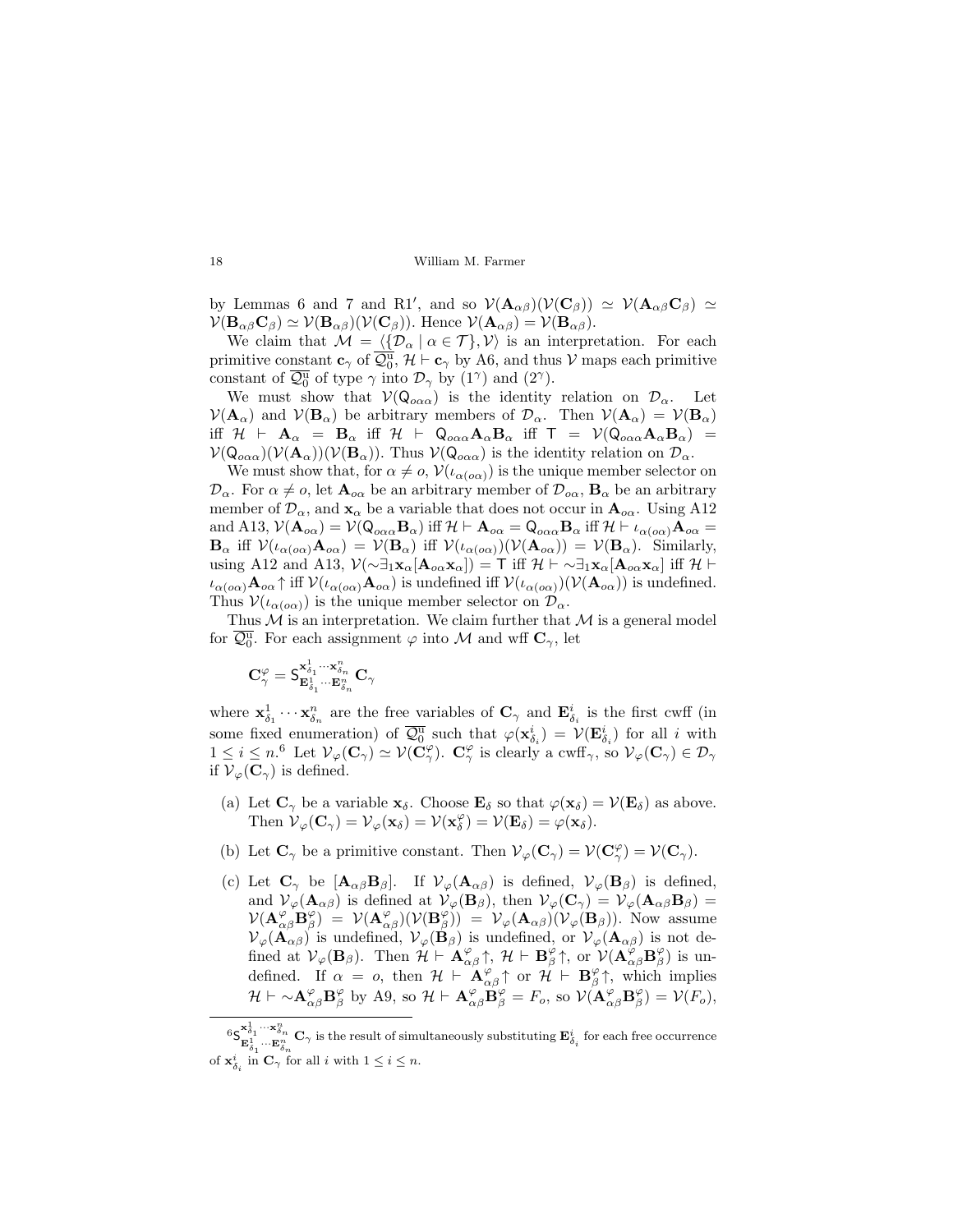so  $\mathcal{V}_{\varphi}(\mathbf{A}_{\alpha\beta}\mathbf{B}_{\beta}) = \mathcal{V}(F_o)$ , and so  $\mathcal{V}_{\varphi}(\mathbf{C}_{\gamma}) = \mathsf{F}$ . If  $\alpha \neq o$  and  $\mathcal{H} \vdash \mathbf{A}_{\alpha\beta}^{\varphi} \uparrow$ or  $\mathcal{H} \vdash \mathbf{B}_{\beta}^{\varphi} \uparrow$ , then  $\mathcal{H} \vdash [\mathbf{A}_{\alpha\beta}^{\varphi} \mathbf{B}_{\beta}^{\varphi}] \uparrow$  by A10, and so  $\mathcal{V}(\mathbf{A}_{\alpha\beta}^{\varphi} \mathbf{B}_{\beta}^{\varphi})$  is undefined. Hence, if  $\alpha \neq 0$ ,  $\mathcal{V}_{\varphi}(\mathbf{C}_{\gamma}) \simeq \mathcal{V}_{\varphi}(\mathbf{A}_{\alpha\beta}\mathbf{B}_{\beta}) \simeq \mathcal{V}(\mathbf{A}_{\alpha\beta}^{\varphi}\mathbf{B}_{\beta}^{\varphi})$  is undefined.

(d) Let  $\mathbf{C}_{\gamma}$  be  $[\lambda \mathbf{x}_{\alpha} \mathbf{B}_{\beta}]$ . Let  $\mathcal{V}(\mathbf{E}_{\alpha})$  be an arbitrary member of  $\mathcal{D}_{\alpha}$ , and so  $\mathbf{E}_{\alpha}$  is a cwff and  $\mathcal{H} \vdash \mathbf{E}_{\alpha} \downarrow$ . Given an assignment  $\varphi$ , let  $\psi = (\varphi :$  $\mathbf{x}_{\alpha}/\mathcal{V}(\mathbf{E}_{\alpha})$ . From A4 it follows that  $\mathcal{H} \vdash [\lambda \mathbf{x}_{\alpha} \mathbf{B}_{\beta}]^{\varphi} \mathbf{E}_{\alpha} \simeq \mathbf{B}_{\beta}^{\psi}$ . Then  $\mathcal{V}_{\varphi}(\mathbf{C}_{\gamma})(\mathcal{V}(\mathbf{E}_{\alpha})) \simeq \mathcal{V}([\lambda \mathbf{x}_{\alpha} \mathbf{B}_{\beta}]^{\varphi})(\mathcal{V}(\mathbf{E}_{\alpha})) \simeq \mathcal{V}(\mathbf{B}_{\beta}^{\psi}) \simeq \mathcal{V}_{\psi}(\mathbf{B}_{\beta}).$  Thus  $\mathcal{V}_{\varphi}(\mathbf{C}_{\gamma})$  satisfies condition (d) in the definition of a general model.

Thus M is a general model for  $\overline{\mathcal{Q}_0^u}$  (and hence for  $\mathcal{Q}_0^u$ ). Also, if  $\mathbf{A}_o \in \mathcal{G}$ , then  $\mathbf{A}_o \in \mathcal{H}$ , so  $\mathcal{H} \vdash \mathbf{A}_o$ , so  $\mathcal{V}(\mathbf{A}_o) = \mathsf{T}$  and  $\mathcal{M} \models \mathbf{A}_o$ , so  $\mathcal{M}$  is a general model for  $\mathcal{G}$ . Clearly, (1) card $(\mathcal{D}_{\alpha}) \leq \text{card}(\mathcal{L}(\mathcal{Q}_0^{\text{u}}))$  since  $\mathcal{V}$  maps a subset of the cwffs<sub> $\alpha$ </sub> of  $\overline{\mathcal{Q}_0^{\mathrm{u}}}$  onto  $\mathcal{D}_{\alpha}$  and (2) card $(\mathcal{L}(\overline{\mathcal{Q}_0^{\mathrm{u}}})) = \text{card}(\mathcal{L}(\mathcal{Q}_0^{\mathrm{u}}))$ , and so M is frugal.

THEOREM 22 (Henkin's Completeness Theorem for  $\mathcal{Q}_0^{\mathrm{u}}$ ). Let  $\mathcal H$  be a set of sentences of  $\mathcal{Q}_0^{\mathrm{u}}$ . If  $\mathcal{H} \models A_o$ , then  $\mathcal{H} \vdash A_o$ .

**Proof.** Assume  $\mathcal{H} \models A_o$ , and let  $B_o$  be the universal closure of  $A_o$ . Then  $\mathcal{H} \models \mathbf{B}_o$ . Suppose  $\mathcal{H} \cup {\sim} \mathbf{B}_o$  is consistent. Then, by Henkin's Theorem, there is a general model M for  $\mathcal{H} \cup {\sim} \mathbf{B}_{o}$ , and so  $\mathcal{M} \models \sim \mathbf{B}_{o}$ . Since M is also a general model for  $\mathcal{H}, \mathcal{M} \models \mathbf{B}_{o}$ . From this contradiction it follows that  $\mathcal{H} \cup {\sim} \mathbf{B}_{o}$  is inconsistent. Hence  $\mathcal{H} \vdash \mathbf{B}_{o}$  by the Deduction Theorem and the Tautology Theorem. Therefore,  $\mathcal{H} \vdash A_o$  by Universal Instantiation and A5.

## 8 Conclusion

 $\mathcal{Q}_0^{\mathrm{u}}$  is a version of Church's type theory that directly formalizes the traditional approach to undefinedness. In this paper we have presented the syntax, semantics, and proof system of  $\mathcal{Q}_0^{\mathrm{u}}$ . The semantics is based on Henkin-style general models. We have also proved that  $\mathcal{Q}_0^{\mathrm{u}}$  is sound and complete with respect to its semantics.

 $\mathcal{Q}_0^u$  is a modification of  $\mathcal{Q}_0$ . Its syntax is essentially identical to the syntax of  $\mathcal{Q}_0$ . Its semantics is based on general models that include partial functions as well as total functions and in which terms may be nondenoting. Its proof system is derived from the proof system of  $\mathcal{Q}_0$ ; the axiom schemas and rules of inference of  $\mathcal{Q}_0$  have been modified to accommodate partial functions and undefined terms and to axiomatize definite description.

Our presentation of  $\mathcal{Q}_0^{\mathrm{u}}$  is intended to show as clearly as possible what must be changed in Church's type theory in order to formalize the traditional approach to undefinedness. Our development of  $\mathcal{Q}_0^{\mathrm{u}}$  closely follows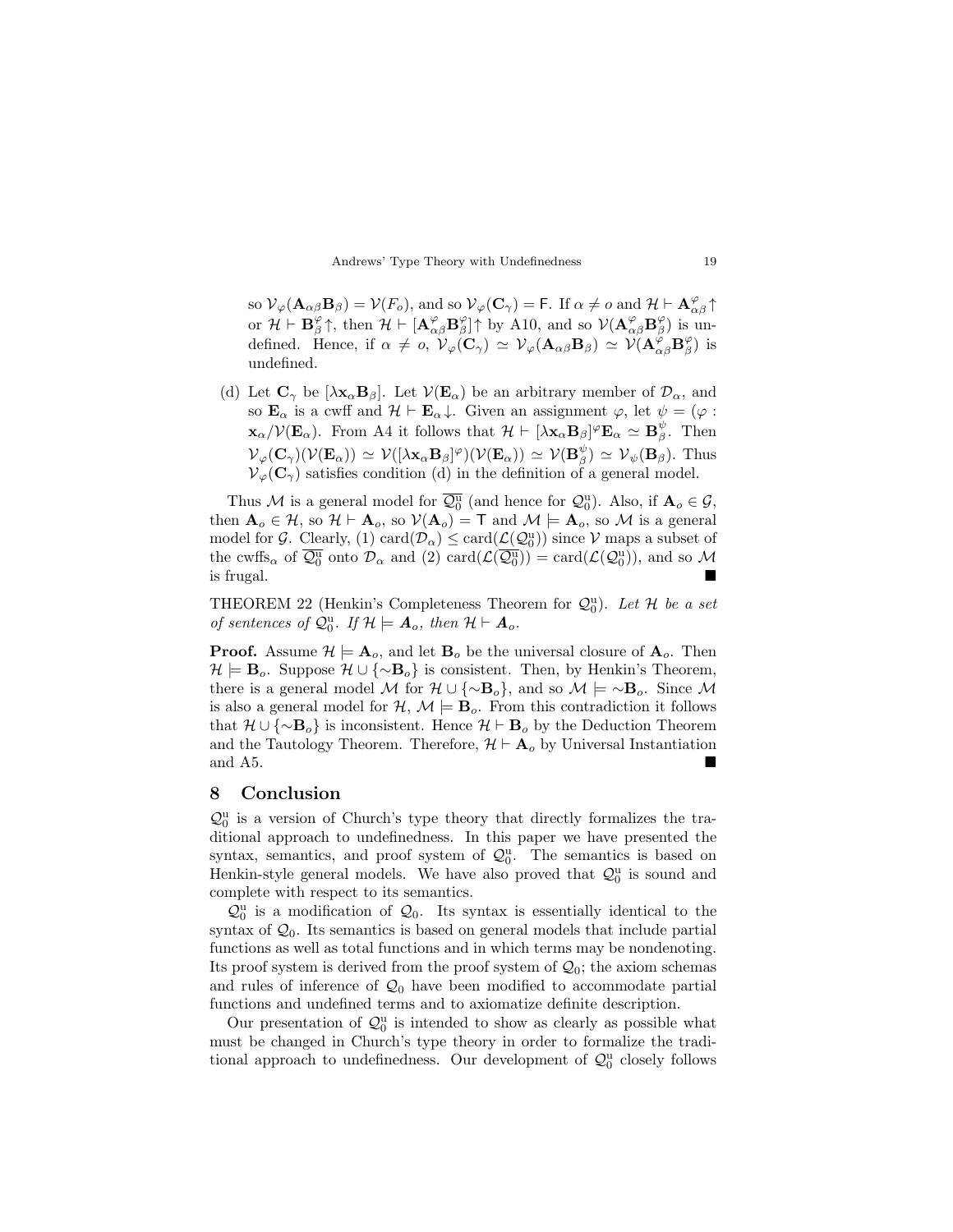Andrews' development of  $\mathcal{Q}_0$ . Notes indicate where and how  $\mathcal{Q}_0$  and  $\mathcal{Q}_0^{\mathrm{u}}$ differ from each other. And the proofs of the soundness and completeness theorems for  $\mathcal{Q}_0^{\mathrm{u}}$  follow very closely the proofs of these theorems for  $\mathcal{Q}_0$ .

 $\mathcal{Q}_0$  and  $\mathcal{Q}_0^{\text{u}}$  have the same theoretical expressivity (see Note 6). However, with its formalization of the traditional approach,  $\mathcal{Q}_0^{\mathrm{u}}$  has significantly greater *practical expressivity* than  $\mathcal{Q}_0$ . Statements involving partial functions and undefined terms can be expressed in  $\mathcal{Q}_0^{\mathrm{u}}$  more naturally and concisely than in  $\mathcal{Q}_0$  (see [9]). All the standard laws of predicate logic hold in  $\mathcal{Q}^{\mathrm{u}}_0$  except those involving equality and substitution, but these do hold for defined terms. In summary,  $\mathcal{Q}_0^{\mathrm{u}}$  has the benefit of greater practical expressivity at the cost of a modest departure from standard predicate logic.

The benefits of a practical logic like  $\mathcal{Q}_0^u$  would be best realized by a computer implementation of the logic.  $\mathcal{Q}_0^{\mathrm{u}}$  has not been implemented, but the related logic LUTINS  $[6, 7, 8]$  has been implemented in the IMPs theorem proving system [10, 11] and successfully used to prove hundreds of theorems in traditional mathematics, especially in mathematical analysis. LUTINS is essentially just a more sophisticated version of  $\mathcal{Q}_0^{\mathrm{u}}$  with subtypes and additional expression constructors. An implemented logic that formalizes the traditional approach to undefinedness can reap the benefits of a proven approach developed in mathematical practice over hundreds of years.

### 9 Acknowledgments

Peter Andrews deserves special thanks for writing An Introduction to Mathematical Logic and Type Theory: To Truth through Proof [2]. The ideas embodied in  $\mathcal{Q}_0^{\mathsf{u}}$  heavily depend on the presentation of  $\mathcal{Q}_0$  given in this superb textbook.

#### BIBLIOGRAPHY

- [1] P. B. Andrews. A reduction of the axioms for the theory of propositional types. Fundamenta Mathematicae, 52:345–350, 1963.
- [2] P. B. Andrews. An Introduction to Mathematical Logic and Type Theory: To Truth through Proof, Second Edition. Kluwer, 2002.
- [3] P. B. Andrews, M. Bishop, S. Issar, D. Nesmith, F. Pfennig, and H. Xi. TPS: A Theorem Proving System for Classical Type Theory. Journal of Automated Reasoning, 16:321–353, 1996.
- [4] A. Church. A Formulation of the Simple Theory of Types. Journal of Symbolic Logic, 5:56–68, 1940.
- [5] T. Coquand and G. Huet. The Calculus of Constructions. *Information and Compu*tation, 76:95–120, 1988.
- [6] W. M. Farmer. A Partial Functions Version of Church's Simple Theory of Types. Journal of Symbolic Logic, 55:1269–91, 1990.
- [7] W. M. Farmer. A Simple Type Theory with Partial Functions and Subtypes. Annals of Pure and Applied Logic, 64:211–240, 1993.